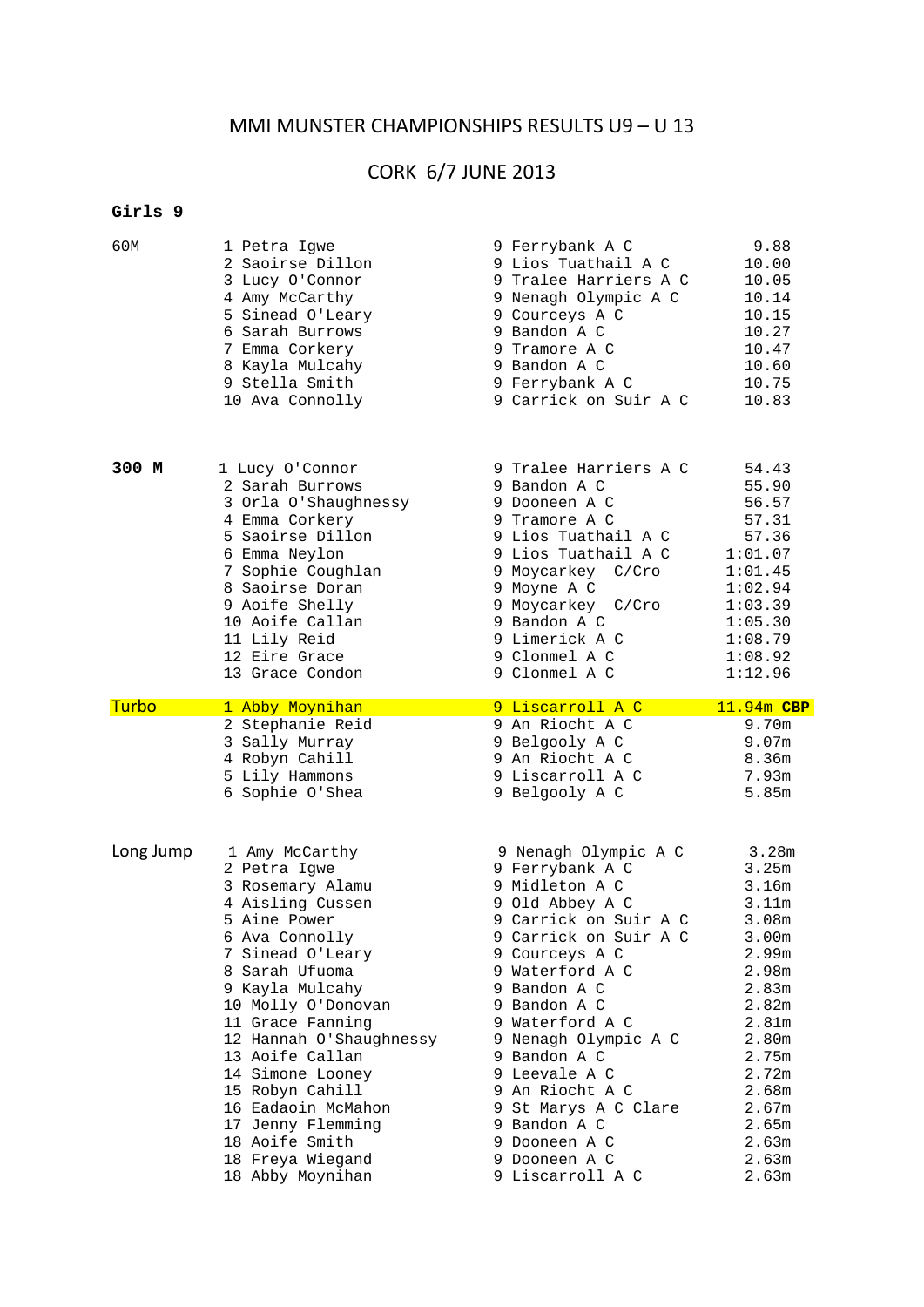|  | 21 Dearbha O'Sullivan | 9 Old Abbey A C  | 2.62m |
|--|-----------------------|------------------|-------|
|  | 22 Eire Grace         | 9 Clonmel A C    | 2.58m |
|  | 23 Grace Condon       | 9 Clonmel A C    | 2.55m |
|  | 24 Stella Smith       | 9 Ferrybank A C  | 2.32m |
|  | 25 Rachel O'Connor    | 9 Liscarroll A C | 2.26m |
|  | 26 Niamh Murray       | 9 Midleton A C   | 2.22m |
|  | 27 Stephanie Reid     | 9 An Riocht A C  | 2.18m |
|  | 28 Elliana Moroney    | 9 Midleton A C   | 2.11m |
|  | 29 Lily Hammons       | 9 Liscarroll A C | 1.88m |
|  |                       |                  |       |

#### **Girls U 10**

| 60 M      | 1 Hannah Falvey       | 10 Belgooly A C       | 9.27CBP    |
|-----------|-----------------------|-----------------------|------------|
|           | 2 Angel Alfred        | 10 Dooneen A C        | 9.33       |
|           | 3 Laura Sheehy        | 10 Bandon A C         | 9.36       |
|           | 4 Leagh Moloney       | 10 Limerick A C       | 9.45       |
|           | 5 Kate Foley          | 10 St Marys A C       | 9.66       |
|           | 6 Maia McCourt        | 10 Bandon A C         | 9.72       |
|           | 7 Holly O'Boyle       | 10 Marian A C         | 9.73       |
|           | 8 Yanna Leahy         | 10 Limerick A C       | 9.87       |
|           | 9 Fatimo Amusa        | 10 Leevale A C        | 9.88       |
|           | 10 Maria Ralph        | 10 Thurles Crokes A C | 9.94       |
| 500M      | 1 Holly O'Boyle       | 10 Marian A C         | 1:34.67CBP |
|           |                       |                       |            |
|           | 2 Nicole Dinan        | 10 Leevale A C        | 1:35.36    |
|           | 3 Amy McCarthy        | 10 Bandon A C         | 1:38.44    |
|           | 4 Ava Fitzgerald      | 10 Carrig na Bhfear   | 1:38.74    |
|           | 5 Kate Foley          | 10 St Marys A C       | 1:39.87    |
|           | 6 Roisin O'Brien      | 10 Dooneen A C        | 1:41.41    |
|           | 7 Anna Campbell       | 10 Dooneen A C        | 1:41.65    |
|           | 8 Maia McCourt        | 10 Bandon A C         | 1:41.82    |
|           | 9 Ellen Hosey         | 10 Limerick A C       | 1:42.20    |
|           | 10 Okwu Backari       | 10 Leevale A C        | 1:42.96    |
|           | 11 Mollie Pike        | 10 Ennis Track A C    | 1:44.82    |
|           | 12 Rachel O'Connor    | 10 Dooneen A C        | 1:45.84    |
|           | 13 Niamh Cotter       | 10 Bandon A C         | 1:45.92    |
|           | 14 Claire Butler      | 10 Tramore A C        | 1:48.23    |
|           | 15 Ceola Bergin       | 10 Templemore A C     | 1:48.42    |
|           | 16 Aoibhinn McKeogh   | 10 Bandon A C         | 1:49.10    |
|           | 17 Niamh Hayes        | 10 Templemore A C     | 1:49.15    |
|           | 18 Fatimo Amusa       | 10 Leevale A C        | 1:49.20    |
|           | 19 Alice Joy O'Regan  | 10 Sunhil             | 1:50.06    |
|           | 20 Eabha Lynch        | 10 Ferrybank A C      | 1:50.64    |
|           | 21 Laura Geary        | 10 Tramore A C        | 1:51.83    |
|           | 22 Eve Ahern          | 10 Ballymore Cobh A C | 1:52.43    |
|           | 23 Nancy O'Keeffe     | 10 St Marys A C       | 1:54.33    |
|           | 24 Grainne Callanan   | 10 Templemore A C     | 1:59.39    |
|           | 25 Saoirse Egan       | 10 North Cork A C     | 2:00.96    |
|           | 26 Aideen Carberry    | 10 Leevale A C        | 2:01.41    |
|           | 27 Danielle O'Riordan | 10 Gneeveguilla A C   | 2:05.41    |
|           | 28 Heather Culloty    | 10 Gneeveguilla A C   | 2:06.30    |
|           | 29 Odhrna Hurley      | 10 Carrig na Bhfear   | 2:11.83    |
|           |                       |                       |            |
| Long Jump | 1 Hannah Falvey       | 10 Belgooly A C       | 3.70m      |
|           | 2 Leagh Moloney       | 10 Limerick A C       | 3.58m      |
|           | 3 aisling Henchy      | 10 Belgooly A C       | 3.56m      |
|           | 4 Yanna Leahy         | 10 Limerick A C       | 3.53m      |
|           | 5 Angel Alfred        | 10 Dooneen A C        | 3.50m      |
|           | 6 Kiana Fitzgerald    | 10 Ferrybank A C      | 3.45m      |
|           | 7 Laura Sheehy        | 10 Bandon A C         | 3.37m      |
|           | 8 Abbie Dorney        | 10 Belgooly A C       | 3.33m      |
|           | 9 Niamh Hayes         | 10 Templemore A C     | 3.32m      |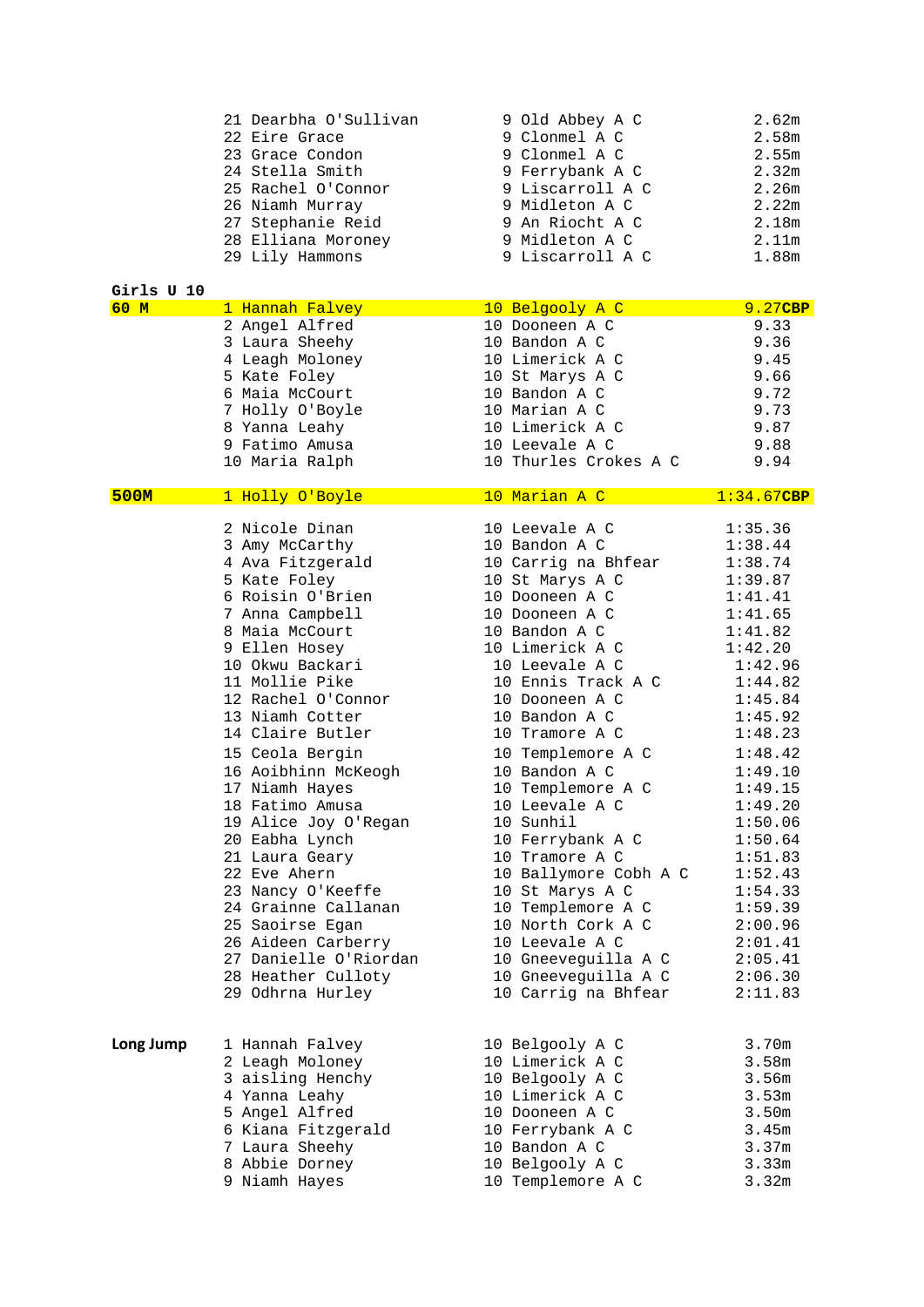| 10 Ceola Bergin       | 10 Templemore A C      | 3.31 <sub>m</sub> |
|-----------------------|------------------------|-------------------|
| 11 Anna Campbell      | 10 Dooneen A C         | 3.27m             |
| 12 Poppi Deveraux     | 10 Youghal A C         | 3.23m             |
| 13 Aedin McCormack    | 10 Clonmel A C         | 3.15m             |
| 14 Amelia Pim         | 10 Ferrybank A C       | 3.14m             |
| 14 Claire Crowley     | 10 Leevale A C         | 3.14m             |
| 16 Laura Geary        | 10 Tramore A C         | 3.12m             |
| 17 Rachel O'Mahony    | 10 Tralee Harriers A C | 3.10m             |
| 18 lucy fitzgerald    | Tipp Town A C          | 3.05m             |
| 19 Eireann Barrett    | 10 Youghal A C         | 3.02m             |
| 20 Sally Mai O'Connor | 10 Midleton A C        | 2.98m             |
| 21 Lucie Healy        | 10 Leevale A C         | 2.96m             |
| 22 Niamh Cotter       | 10 Bandon A C          | 2.95m             |
| 22 Eimear Heafey      | 10 Clonmel A C         | 2.95m             |
| 24 Lara O'Callaghan   | 10 Belgooly A C        | 2.93m             |
| 24 Maria Ralph        | 10 Thurles Crokes A C  | 2.93m             |
| 26 Sarah O'Sullivan   | 10 Dooneen A C         | 2.85m             |
| 26 Jade Fitzgerald    | 10 Midleton A C        | 2.85m             |
| 26 Beth McLoughlin    | 10 Ferrybank A C       | 2.85m             |
| 29 Roisin Power       | 10 Tramore A C         | 2.83m             |
| 30 Grainne Callanan   | 10 Templemore A C      | 2.75m             |
| 31 Aine Sheridan      | 10 Ballymore Cobh A C  | 2.70m             |
| 32 Amy Buckley        | 10 Riverstick          | 2.63m             |
| 32 Alice Joy O'Regan  | 10 Sunhil              | 2.63m             |
| 34 Julie Barry        | 10 Leevale A C         | 2.61m             |
| 35 Orlaith O'Sullivan | 10 Liscarroll A C      | 2.51 <sub>m</sub> |
| 35 Mia Smith          | 10 Ferrybank A C       | 2.51 <sub>m</sub> |
| 37 Isabel Dooley      | 10 Leevale A C         | 2.48m             |
| 38 Danielle O'Riordan | 10 Gneeveguilla A C    | 2.47m             |
| 39 Heather Culloty    | 10 Gneeveguilla A C    | 2.46m             |
| 40 Aoife O'Leary      | 10 Midleton A C        | 1.62m             |
|                       |                        |                   |

|  | l Ciara Shelly       |
|--|----------------------|
|  | 2 Brinanagh Wilson   |
|  | 3 Aoife Tuthill      |
|  | 4 Grainne McMahon    |
|  | 5 Orlaith O'Sullivan |
|  | 6 Karis Dillon       |
|  | 7 Caitlin Shelly     |
|  | 8 Ellen Hosey        |
|  | 9 Danielle Crowley   |
|  | 10 Saoirse Egan      |
|  | 11 Ava Fitzgerald    |
|  | 12 Sarah O'Sullivan  |
|  | 13 Sadhbh Condon     |
|  | 14 Odhrna Hurley     |
|  | 15 Mollie Pike       |
|  |                      |

#### **GIRLS U 11**

| 60M | 1 Emer Conroy       | 11 Dooneen A C         | 9.13 |  |
|-----|---------------------|------------------------|------|--|
|     | 2 Grace Rooney      | 11 Youghal A C         | 9.20 |  |
|     | 3 Kate Farley       | 11 Riverstick          | 9.36 |  |
|     | 4 Jane Akinrinlade  | 11 Tralee Harriers A C | 9.43 |  |
|     | 4 Victoria Amiadame | 11 Dooneen A C         | 9.43 |  |
|     | 6 Grace Coyle       | 11 Riverstick          | 9.46 |  |
|     | 7 Aimee Ryan        | 11 Dooneen A C         | 9.58 |  |
|     | 8 Sophie Connon     | 11 Youghal A C         | 9.67 |  |
|     | 8 Lily Horgan       | 11 Leevale A C         | 9.67 |  |
|     |                     |                        |      |  |

| IN CENTA DETÀTII                                                     | TO TEMPTEMOTE H C                                   | $3.3 + 111$ |
|----------------------------------------------------------------------|-----------------------------------------------------|-------------|
| 11 Anna Campbell                                                     | 10 Dooneen A C                                      | 3.27m       |
|                                                                      |                                                     |             |
|                                                                      |                                                     |             |
| 14 Amelia Pim                                                        | 10 Ferrybank A C 3.14m                              |             |
| 14 Claire Crowley 10 Leevale A C 3.14m                               |                                                     |             |
| 16 Laura Geary                                                       | 3.12m<br>10 Tramore A C                             |             |
| 17 Rachel O'Mahony                                                   | 10 Tralee Harriers A C 3.10m                        |             |
| 18 lucy fitzgerald                                                   | 3.05m<br>Tipp Town A C                              |             |
| 19 Eireann Barrett                                                   | 10 Youghal A C<br>3.02m                             |             |
| 20 Sally Mai O'Connor 10 Midleton A C 2.98m                          |                                                     |             |
| 21 Lucie Healy 10 Leevale A C                                        |                                                     | 2.96m       |
| 22 Niamh Cotter                                                      | 10 Bandon A C<br>2.95m                              |             |
|                                                                      | 10 Clonmel A C 2.95m                                |             |
|                                                                      | 2.93m                                               |             |
| 24 Maria Ralph                                                       | 10 Thurles Crokes A C 2.93m<br>10 Dooneen A C 2.85m |             |
| 26 Sarah O'Sullivan               10 Dooneen A C                     |                                                     |             |
| 26 Jade Fitzgerald 10 Midleton A C 2.85m                             |                                                     |             |
| 26 Beth McLoughlin 10 Ferrybank A C                                  |                                                     | 2.85m       |
| 29 Roisin Power                                                      | 2.83m<br>10 Tramore A C                             |             |
| 30 Grainne Callanan 10 Templemore A C                                | 2.75m                                               |             |
| 31 Aine Sheridan                 10 Ballymore Cobh A C         2.70m |                                                     |             |
| 32 Amy Buckley                                                       | $2.63m$<br>$2.63m$<br>10 Riverstick                 |             |
| 32 Aniy Buchicy<br>32 Alice Joy O'Regan 10 Sunhil                    |                                                     |             |
| 34 Julie Barry 10 Leevale A C                                        |                                                     |             |
|                                                                      |                                                     |             |
| 35 Mia Smith                                                         | 10 Ferrybank A C 2.51m                              |             |
| 37 Isabel Dooley                                                     | 10 Leevale A C                                      | 2.48m       |
| 38 Danielle O'Riordan 10 Gneeveguilla A C 2.47m                      |                                                     |             |
| 39 Heather Culloty 10 Gneeveguilla A C 2.46m                         |                                                     |             |
| 40 Aoife O'Leary                                                     | 10 Midleton A C                                     | 1.62m       |
|                                                                      |                                                     |             |

| <b>TURBO</b> | 1 Ciara Shelly       | 10 Moycarkey C/Cro  | 11.64m |
|--------------|----------------------|---------------------|--------|
|              | 2 Brinanagh Wilson   | 10 Bandon A C       | 11.56m |
|              | 3 Aoife Tuthill      | 10 Bandon A C       | 11.18m |
|              | 4 Grainne McMahon    | 10 Shannon A C      | 10.72m |
|              | 5 Orlaith O'Sullivan | 10 Liscarroll A C   | 10.69m |
|              | 6 Karis Dillon       | 10 Dooneen A C      | 10.02m |
|              | 7 Caitlin Shelly     | 10 Moycarkey C/Cro  | 9.83m  |
|              | 8 Ellen Hosey        | 10 Limerick A C     | 9.77m  |
|              | 9 Danielle Crowley   | 10 Riverstick       | 9.56m  |
|              | 10 Saoirse Egan      | 10 North Cork A C   | 9.12m  |
|              | 11 Ava Fitzgerald    | 10 Carrig na Bhfear | 8.97m  |
|              | 12 Sarah O'Sullivan  | 10 Dooneen A C      | 8.55m  |
|              | 13 Sadhbh Condon     | 10 Leevale A C      | 7.25m  |
|              | 14 Odhrna Hurley     | 10 Carrig na Bhfear | 7.11m  |
|              | 15 Mollie Pike       | 10 Ennis Track A C  | 7.06m  |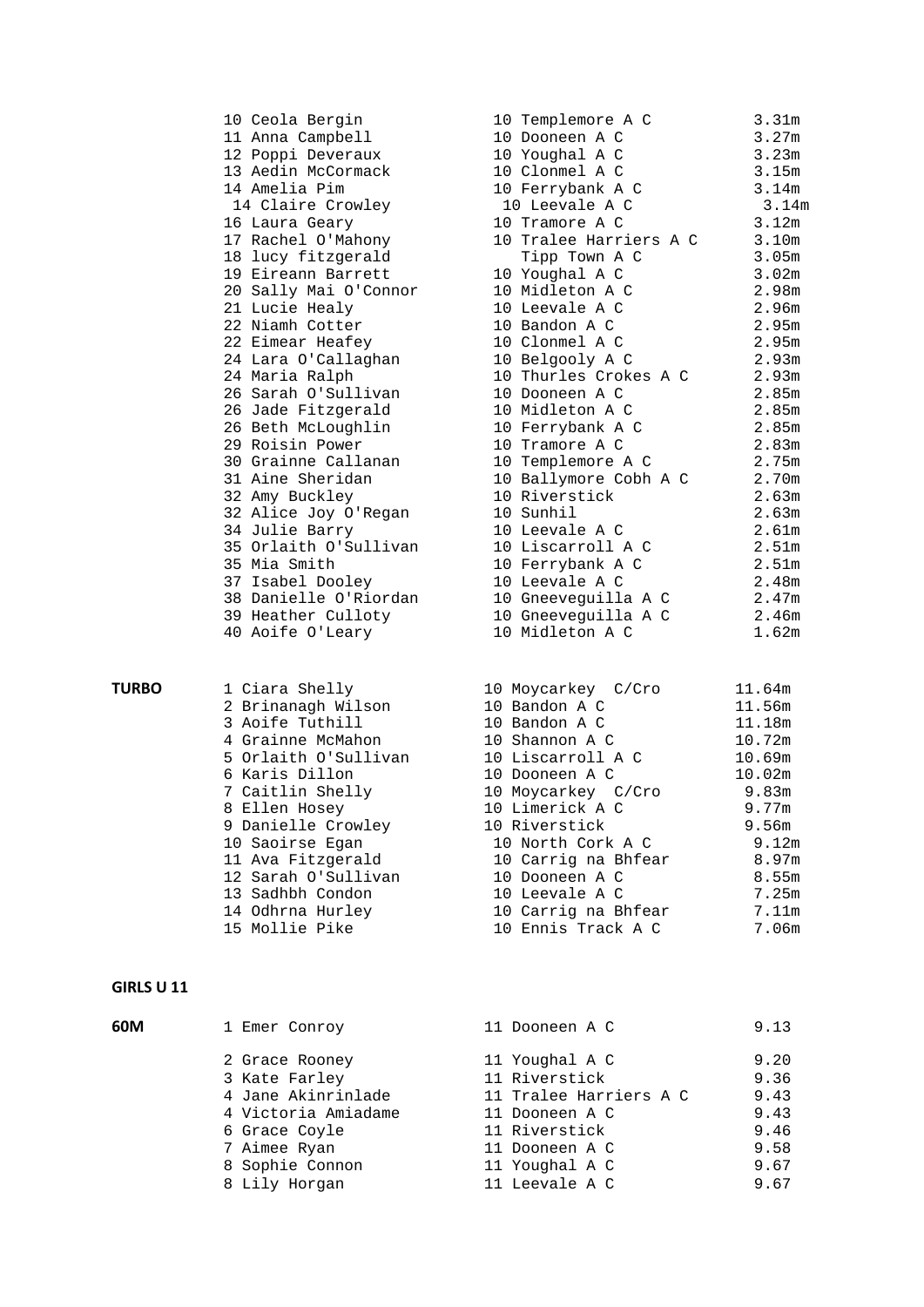8 Orlaith Walsh 11 Waterford A C 9.67 11 Caoimhe Geoghegan 11 Midleton A C 9.69 12 Molly Quirke 11 Limerick A C 9.70 13 Anna Pickup 11 Courceys A C 9.71 14 Gabriella Bowen 11 Riverstick 9.73 15 Olivia Delargy 11 Templemore A C 9.75 16 Tara Hickey 11 Youghal A C 9.76 17 Ella Jenks 11 North Cork A C 9.78 18 Debbie Lawal 11 Dooneen A C 9.79 19 Isobel Casey 11 Ferrybank A C 9.83 20 Alannah Dunford 11 Templemore A C 9.85 20 Lauren Green 11 Riverstick 9.85 20 Chloe O'Connor 11 Waterford A C 9.85 23 Áine Power 11 Leevale A C 9.87 24 Rachel Neylon 11 Lios Tuathail A C 9.90 25 Leah Quane 11 Mooreabbey Milers 9.91 25 Mollie Dooley 11 Templemore A C 9.91 27 Selena O'Riordan 11 Midleton A C 9.92 28 Aine Hallahan 11 Midleton A C 9.93 29 Laura Flynn 11 Waterford A C 9.96 30 Peters Tara 11 Carrick on Suir A C 9.97 31 Sarah Meade 11 Limerick A C 9.98 32 Lucy McCarthy 11 Bandon A C 10.03 32 Ellie Cooughlan 11 Liscarroll A C 10.03 34 Elise Ryan 11 Ennis Track A C 10.20 34 Aine Lenihan 11 Tulla A C 10.20 34 Beth Ann O'Farrell 11 Leevale A C 10.20 34 Ella Redmond 11 Leevale A C 10.20 38 Ella Ronan 11 Bandon A C 10.21 39 Laura Southern 11 Limerick A C 10.26 39 Rachel O'Shea 11 Leevale A C 10.26 41 Aoife O'Shea 11 Carrick on Suir A C 10.27 41 Ellen Mannion 11 Ennis Track A C 10.27 43 Siofra O'Brien 11 Midleton A C 10.29 44 Roisin Healy 11 Leevale A C 10.30 44 Nicole Clarke 11 Leevale A C 10.30 46 Barbora Klepalova 11 Leevale A C 10.31 47 Rachel Mooney 11 Tramore A C 10.33 48 Kaley Cozens 11 Templemore A C 10.36 49 Pheobe Sage 11 Nenagh Olympic A C 10.37 50 Katie O'Keeffe 11 Leevale A C 10.38 51 Heliise Loore Vahi 11 Midleton A C 10.69 52 Sarah O'Shaughnessy 11 Dooneen A C 10.70 53 Elizabeth Benson 11 Ferrybank A C 10.91 53 Molly McCaul 11 Youghal A C 10.91 55 Ella Chambers 11 Bandon A C 11.03 56 Maria Cagney 11 West Limerick A C 12.04 57 Ellie Morrissey 11 Youghal A C 12.60 **600M** 1 Leah Quane 11 Mooreabbey Milers 1:57.94 2 Ellen Carey 11 Kilmurry Ibc/N C 1:59.16 3 Ellen Mannion 11 Ennis Track A C 1:59.77 4 Nicole Buckley 11 Riverstick 2:00.91 5 Grace Rooney 11 Youghal A C 2:01.48 6 Jane Akinrinlade 11 Tralee Harriers A C 2:02.27 7 Issy McSweeney 11 Blarney Inniscar 2:02.31 8 Eimear Galvin 11 St Marys A C 2:03.49 9 Aisling Maloney 11 Ennis Track A C 2:03.71 10 Niamh McCarthy 11 Dohenys A C 2:03.99 11 Katie O'Keeffe 11 Leevale A C 2:05.59 12 Avril Millerick 11 Youghal A C 2:06.48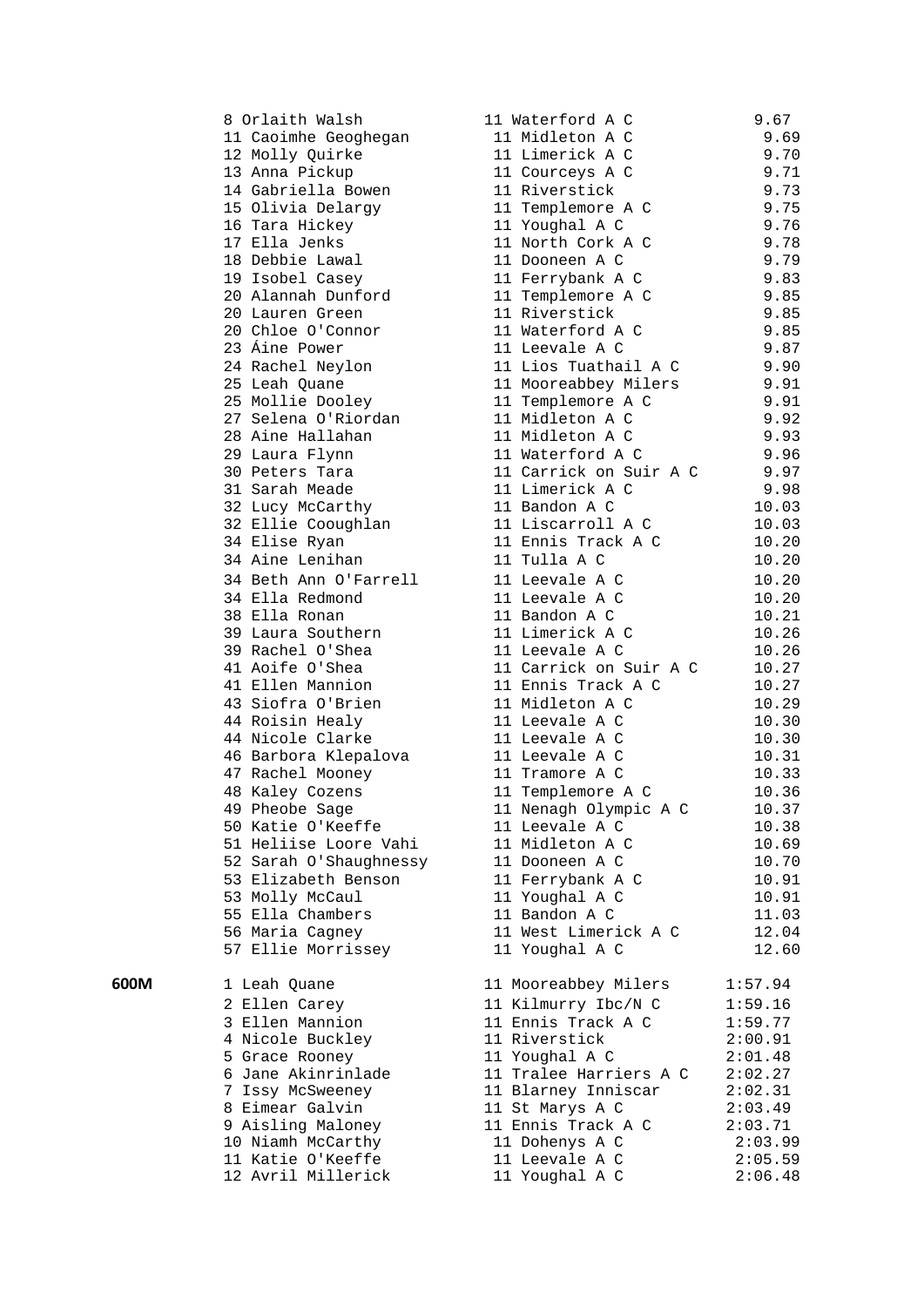|   | 13 Sarah Meade<br>14 Áine Power<br>15 Alex Cashman<br>16 Caoimhe McNamara<br>17 Caoimhe Prendergast<br>18 Heliise Loore Vahi<br>19 Niamh Quinn<br>20 Mollie Dooley<br>21 Angelina Chizhikova<br>22 Ali Cunningham<br>23 Meadhbh Hurley<br>24 Cassey Crous<br>25 Chloe Carroll<br>26 Caoimhe O'Donoghue<br>27 Ava Coyle<br>28 Ellie Cooughlan<br>29 Molly Nevin<br>30 Rachel Mooney<br>31 Laura Southern<br>32 Rachel O'Shea<br>33 Isobel Casey<br>34 Debbie Lawal<br>35 Roisin Healy<br>36 Barbora Klepalova<br>37 Ruby Carroll<br>38 Aoife Ryan<br>39 Aoibheann Cotter<br>40 Anna Pickup<br>41 Lilly Grace |
|---|-------------------------------------------------------------------------------------------------------------------------------------------------------------------------------------------------------------------------------------------------------------------------------------------------------------------------------------------------------------------------------------------------------------------------------------------------------------------------------------------------------------------------------------------------------------------------------------------------------------|
| ⋗ | 1 Emer Conroy<br>2 Grace Coyle<br>3 Eimear Galvin<br>4 Ava Rochford<br>5 Molly Quirke<br>6 Aine Lenihan<br>6 Victoria Amiadame<br>8 Aine Hallahan<br>9 Alannah Dunford<br>10 Pheobe Sage<br>11 Aoife O'Shea<br>12 Sophie Connon<br>13 Olivia Delargy<br>14 Kate Farley<br>15 Avril Millerick<br>16 Lauren Green<br>17 Jessica Lyne<br>18<br>Lucy McCarthy<br>18 Caoimhe O'Donoghue<br>20 Kate Naughton<br>21 Selena O'Riordan<br>22 Peters Tara<br>23 Caoimhe Geoghegan<br>24 Orlaith Walsh<br>25 Ella Redmond<br>26 Ali Cunningham<br>26 Angelina Chizhikova<br>26 Aimee Ryan<br>29 Ella Ronan             |

| 13 Sarah Meade         | 11 Limerick A C       | 2:06.96 |
|------------------------|-----------------------|---------|
| 14 Áine Power          | 11 Leevale A C        | 2:07.51 |
| 15 Alex Cashman        | 11 Youghal A C        | 2:08.40 |
| 16 Caoimhe McNamara    | 11 Sunhil             | 2:09.32 |
| 17 Caoimhe Prendergast | 11 West Waterford A C | 2:09.44 |
| 18 Heliise Loore Vahi  | 11 Midleton A C       | 2:09.64 |
| 19 Niamh Ouinn         | 11 Bandon A C         | 2:09.67 |
| 20 Mollie Dooley       | 11 Templemore A C     | 2:10.37 |
| 21 Angelina Chizhikova | 11 West Waterford A C | 2:11.21 |
| 22 Ali Cunningham      | 11 West Waterford A C | 2:11.35 |
| 23 Meadhbh Hurley      | 11 Limerick A C       | 2:11.98 |
| 24 Cassey Crous        | 11 Templemore A C     | 2:12.46 |
| 25 Chloe Carroll       | 11 Templemore A C     | 2:13.00 |
| 26 Caoimhe O'Donoghue  | 11 Riverstick         | 2:13.62 |
| 27 Ava Coyle           | 13 Riverstick         | 2:13.92 |
| 28 Ellie Cooughlan     | 11 Liscarroll A C     | 2:14.67 |
| 29 Molly Nevin         | 11 Templemore A C     | 2:15.29 |
| 30 Rachel Mooney       | 11 Tramore A C        | 2:15.71 |
| 31 Laura Southern      | 11 Limerick A C       | 2:17.44 |
| 32 Rachel O'Shea       | 11 Leevale A C        | 2:17.45 |
| 33 Isobel Casey        | 11 Ferrybank A C      | 2:18.00 |
| 34 Debbie Lawal        | 11 Dooneen A C        | 2:18.82 |
| 35 Roisin Healy        | 11 Leevale A C        | 2:19.32 |
| 36 Barbora Klepalova   | 11 Leevale A C        | 2:19.86 |
| 37 Ruby Carroll        | 11 Clonmel A C        | 2:20.40 |
| 38 Aoife Ryan          | 11 Limerick A C       | 2:21.94 |
| 39 Aoibheann Cotter    | 11 Bandon A C         | 2:22.85 |
| 40 Anna Pickup         | 11 Courceys A C       | 2:24.03 |
| 41 Lilly Grace         | 11 Clonmel A C        | 2:24.45 |
|                        |                       |         |

|                |                                                                                                                                                                                                     | 3.64m |  |
|----------------|-----------------------------------------------------------------------------------------------------------------------------------------------------------------------------------------------------|-------|--|
|                | 1 Emer Conroy 11 Dooneen A C 3.64m<br>2 Grace Coyle 11 Riverstick 3.62m                                                                                                                             |       |  |
|                |                                                                                                                                                                                                     |       |  |
|                |                                                                                                                                                                                                     |       |  |
|                |                                                                                                                                                                                                     |       |  |
|                |                                                                                                                                                                                                     |       |  |
|                |                                                                                                                                                                                                     |       |  |
|                |                                                                                                                                                                                                     |       |  |
|                |                                                                                                                                                                                                     |       |  |
|                |                                                                                                                                                                                                     |       |  |
|                | 9 Alannah Dunford 11 Templemore A C 3.34m<br>10 Pheobe Sage 11 Nenagh Olympic A C 3.31m<br>11 Aoife O'Shea 11 Carrick on Suir A C 3.29m                                                             |       |  |
|                |                                                                                                                                                                                                     |       |  |
|                |                                                                                                                                                                                                     |       |  |
|                |                                                                                                                                                                                                     |       |  |
|                |                                                                                                                                                                                                     |       |  |
|                |                                                                                                                                                                                                     |       |  |
|                | 17 Jessica Lyne                         11 Leevale A C                   3.13m                                                                                                                      |       |  |
|                | 18 Lucy McCarthy 11 Bevale A C<br>18 Lucy McCarthy 11 Bandon A C<br>18 Caoimhe O'Donoghue 11 Riverstick 3.10m<br>20 Kate Naughton 11 Leevale A C 3.09m<br>21 Selena O'Riordan 11 Midleton A C 3.06m |       |  |
|                |                                                                                                                                                                                                     |       |  |
|                |                                                                                                                                                                                                     |       |  |
|                |                                                                                                                                                                                                     |       |  |
| 22 Peters Tara | 11 Carrick on Suir A C 3.03m                                                                                                                                                                        |       |  |
|                |                                                                                                                                                                                                     |       |  |
|                |                                                                                                                                                                                                     |       |  |
|                |                                                                                                                                                                                                     |       |  |
|                |                                                                                                                                                                                                     |       |  |
|                |                                                                                                                                                                                                     |       |  |
|                |                                                                                                                                                                                                     |       |  |
|                |                                                                                                                                                                                                     |       |  |
|                |                                                                                                                                                                                                     |       |  |
|                |                                                                                                                                                                                                     |       |  |
|                |                                                                                                                                                                                                     |       |  |

**LONG JUMP** 

- 
-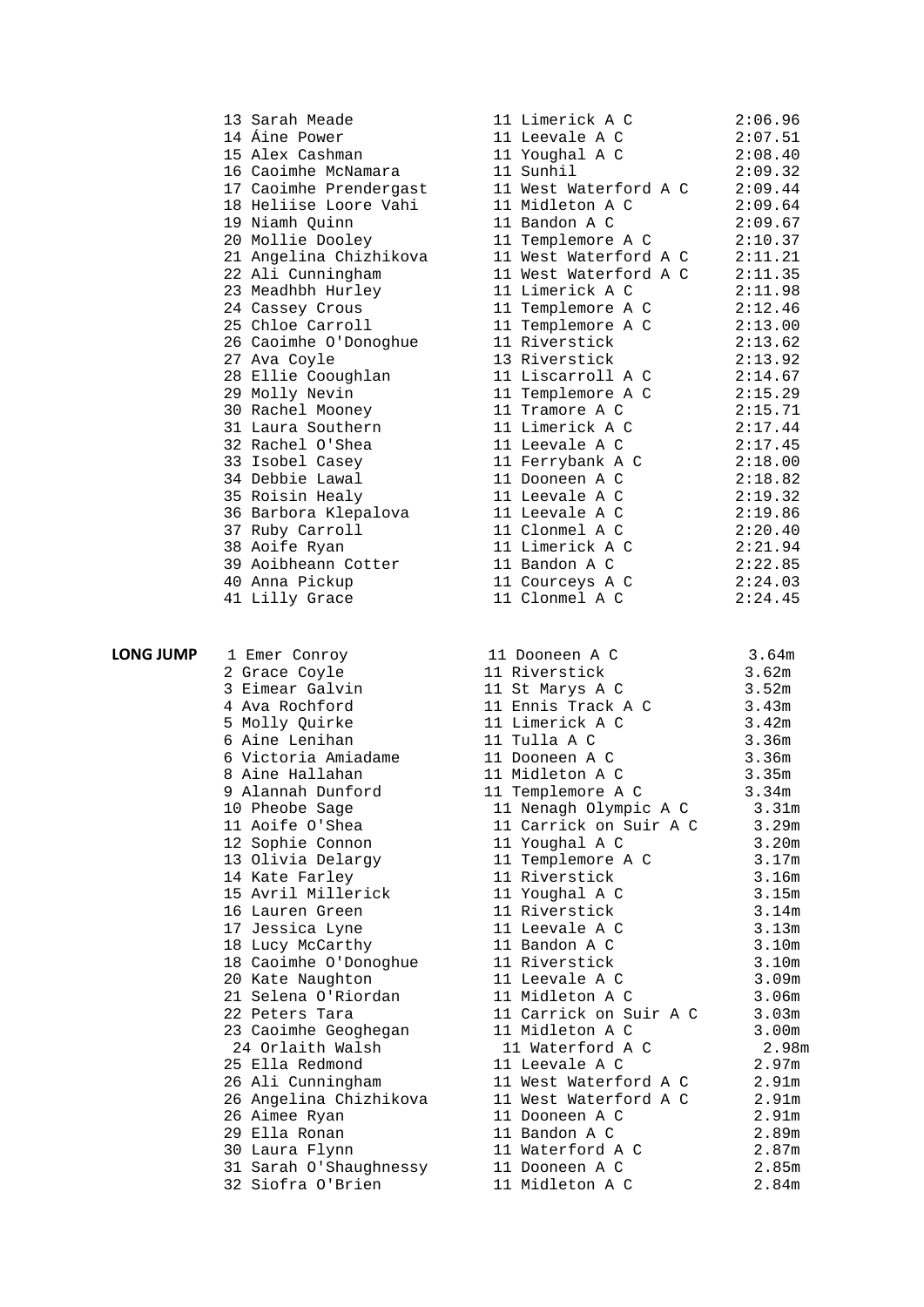|       | 33 Aoibheann Cotter    | 11 Bandon A C         | 2.83m             |  |
|-------|------------------------|-----------------------|-------------------|--|
|       | 34 Nicole Buckley      | 11 Riverstick         | 2.82m             |  |
|       | 35 Nicole Clarke       | 11 Leevale A C        | 2.77m             |  |
|       | 36 Caoimhe McNamara    | 11 Sunhil             | 2.71m             |  |
|       | 36 Chloe O'Connor      | 11 Waterford A C      | 2.71m             |  |
|       | 38 Chloe Carroll       | 11 Templemore A C     | 2.65m             |  |
|       | 39 Caoimhe Prendergast | 11 West Waterford A C | 2.38m             |  |
|       | 40 Abby Hogan          | 11 Waterford A C      | 2.33 <sub>m</sub> |  |
|       |                        |                       |                   |  |
| TURBO | 1 Kaley Cozens         | 11 Templemore A C     | 20.16m            |  |
|       | 2 Ava Rochford         | 11 Ennis Track A C    | 18.69m            |  |
|       | 3 Aisling Maloney      | 11 Ennis Track A C    | 17.11m            |  |
|       | 4 Jessica Lyne         | 11 Leevale A C        | 16.70m            |  |
|       | 5 Ella Chambers        | 11 Bandon A C         | 15.74m            |  |
|       | 6 Alex Cashman         | 11 Youghal A C        | 15.73m            |  |
|       | 7 Niamh McCarthy       | 11 Dohenys A C        | 14.83m            |  |
|       | 8 Kate Naughton        | 11 Leevale A C        | 12.64m            |  |
|       | 9 Molly Nevin          | 11 Templemore A C     | 11.40m            |  |
|       | 10 Abby Hogan          | 11 Waterford A C      | 11.03m            |  |
|       | 11 Elise Ryan          | 11 Ennis Track A C    | 10.92m            |  |
|       | 12 Molly McCaul        | 11 Youghal A C        | 10.84m            |  |
|       | 13 Gabriella Bowen     | 11 Riverstick         | 10.44m            |  |
|       | 14 Lilly Grace         | 11 Clonmel A C        | 8.95m             |  |
|       | 15 Tara Hickey         | 11 Youghal A C        | 8.90m             |  |
|       | 16 Ruby Carroll        | 11 Clonmel A C        | 7.76m             |  |
|       | 17 Eabha O'Brien       | 11 Midleton A C       | 6.97m             |  |
|       | 18 Ellie Morrissey     | 11 Youghal A C        | 4.80m             |  |
|       | 19 Maria Cagney        | 11 West Limerick A C  | 4.79m             |  |
|       |                        |                       |                   |  |

### **GIRLS U 12**

| 60M | 1 Queen Taminowo   | 12 Midleton A C    | 8.71 |  |
|-----|--------------------|--------------------|------|--|
|     | 2 Ella Scott       | 12 Leevale A C     | 8.80 |  |
|     | 3 Maeve O'Neill    | 12 Dohenys A C     | 8.90 |  |
|     | 4 Laura Frawley    | 12 St Marys A C    | 8.96 |  |
|     | 5 Emma Moroney     | 12 St Marys A C    | 8.99 |  |
|     | 6 Lucy-May Sleeman | 12 Leevale A C     | 9.22 |  |
|     | 7 Sammie Ojulari   | 12 Ennis Track A C | 9.29 |  |
|     |                    |                    |      |  |

| 600M      | 1 Maeve O'Neill          | 12 Dohenys A C         | $1:44.87$ CBP |
|-----------|--------------------------|------------------------|---------------|
|           | 2 Aniela Borkowski Hogan | 12 North Cork A C      | 1:46.16       |
|           | 3 Sarah Hosey            | 12 Limerick A C        | 1:46.59       |
|           | 4 Maria Campbell         | 12 Dooneen A C         | 1:55.52       |
|           | 5 Emma Landers           | 12 Youghal A C         | 1:57.86       |
|           | 6 Kate Redmond           | 12 Riverstick          | 1:58.44       |
|           | 7 Penny Cronin           | 12 Carrig na Bhfear    | 1:58.74       |
|           | 8 Neasa Ni Ainifein      | 12 Ennis Track A C     | 1:59.61       |
|           | 9 Erin Joyce             | 12 Youghal A C         | 2:01.33       |
|           | 10 Katie Dunsworth       | 12 Lios Tuathail A C   | 2:02.5        |
|           | 11 Lia Cunningham        | 12 West Waterford A C  | 2:08.85       |
|           | 12 Kate Keogh            | 12 West Waterford A C  | 2:09.66       |
|           | 13 Lucy T McCarthy       | 12 Bandon A C          | 2:09.96       |
|           | 14 Eimear Walsh          | 12 Waterford A C       | 2:10.72       |
|           | 15 Hannah McCabe         | 11 Ferrybank A C       | 2:11.65       |
|           |                          |                        |               |
| HIGH JUMP | 1 Lorna O'Shea           | 12 Carrick on Suir A C | 1.35m         |
|           | 2 Katie Nolke            | 12 Ferrybank A C       | J1.35m        |
|           | 3 Oueen Taminowo         | 12 Midleton A C        | J1.35m        |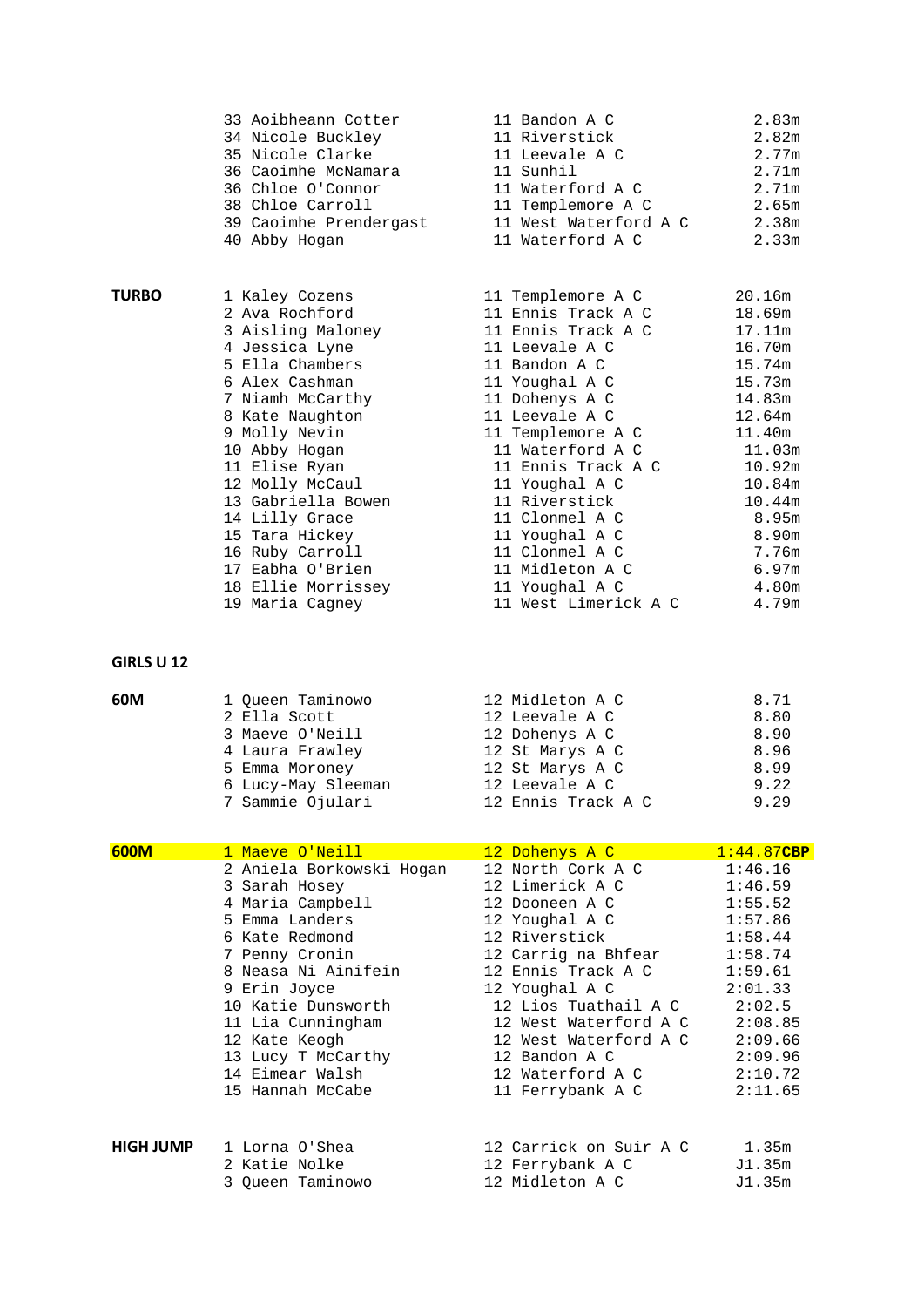|                  | 4 Caitlin Hennessy     | 12 Leevale A C         | 1.30m             |
|------------------|------------------------|------------------------|-------------------|
|                  | 5 Laura Frawley        | 12 St Marys A C        | 1.25m             |
|                  | 5 Lauren Sheils        | 12 Ferrybank A C       | 1.25m             |
|                  | 5 Grace O'Connor       | 12 Tralee Harriers A C | 1.25m             |
|                  | 5 Maeve O'Neill        | 12 Dohenys A C         | 1.25m             |
|                  | 5 Nicole Brooks        | 12 Roscrea A C         | 1.25m             |
|                  | 10 Amy Duggan          | 12 Ballymore Cobh A C  | 1.20m             |
|                  | 10 Vanessa Frawley     | 12 Ballymore Cobh A C  | 1.20 <sub>m</sub> |
|                  | 10 Faye Cullinane      | 12 Old Abbey A C       | 1.20 <sub>m</sub> |
|                  | 13 Nicole Lapiy        | 12 Carrick on Suir A C | 1.15m             |
|                  | 13 Clodagh O'Sullivan  | 12 Old Abbey A C       | 1.15m             |
|                  | 15 Eliza Burns         | 12 Nenagh Olympic A C  | 1.10m             |
|                  | 15 Anna O'Brien        | 12 Waterford A C       | 1.10m             |
|                  | 15 Emma Moroney        | 12 St Marys A C        | 1.10m             |
|                  | 15 Rebecca Cullinane   | 12 Old Abbey A C       | 1.10 <sub>m</sub> |
|                  | 15 Emma Mulcahy        | 12 Nenagh Olympic A C  | 1.10 <sub>m</sub> |
|                  | 15 Hannah Corcoran     | 12 Old Abbey A C       | 1.10 <sub>m</sub> |
|                  | 21 Eimear Walsh        | 12 Waterford A C       | 1.05 <sub>m</sub> |
| <b>LONG JUMP</b> | 1 Laura Frawley        | 12 St Marys A C        | 4.25m             |
|                  | 2 Rafiat Oladti        | 12 Ferrybank A C       | 4.12 <sub>m</sub> |
|                  | 3 Maeve O'Neill        | 12 Dohenys A C         | 4.06m             |
|                  | 4 Leanne Healy         | 12 Marian A C          | 3.89m             |
|                  | 5 Lucy Callanan        | 12 Bandon A C          | 3.80m             |
|                  | 6 Lorna O'Shea         | 12 Carrick on Suir A C | 3.75m             |
|                  | 6 Niamh O'Donovan      | 12 Bandon A C          | 3.75m             |
|                  | 8 Jennifer Nicholas    | 12 Tulla A C           | 3.73m             |
|                  | 9 Rebecca Cullinane    | 12 Old Abbey A C       | 3.59m             |
|                  | 10 Lily O'Riordan      | 12 Carrig na Bhfear    | 3.56m             |
|                  | 11 Emma Mulcahy        | 12 Nenagh Olympic A C  | 3.54m             |
|                  | 12 Eimear Walsh        | 12 Waterford A C       | 3.52m             |
|                  | 13 Ellen O'Shaughnessy | 12 Nenagh Olympic A C  | 3.50m             |
|                  | 14 Nicole Lapiy        | 12 Carrick on Suir A C | 3.48m             |
|                  | 15 Grace fitzgerald    | 12 Tipp Town A C       | 3.45m             |
|                  | 15 Clodagh O'Sullivan  | 12 Old Abbey A C       | 3.45m             |
|                  | 17 Faye Cullinane      | 12 Old Abbey A C       | 3.43m             |
|                  | 18 Grace O'Connor      | 12 Tralee Harriers A C | 3.33m             |
|                  | 19 Chloe Greed         | 12 Waterford A C       | 3.32m             |
|                  | 20 Penny Cronin        | 12 Carrig na Bhfear    | 3.29m             |
|                  | 21 Maria Campbell      | 12 Dooneen A C         | 3.24m             |
|                  | 22 Hannah Corcoran     | 12 Old Abbey A C       | 3.23m             |
|                  | 23 Rita O'Brien        | 12 Waterford A C       | 3.06m             |
|                  | 23 Kate Keogh          | 12 West Waterford A C  | 3.06 <sub>m</sub> |
|                  | 25 Erin Joyce          | 12 Youghal A C         | 3.03m             |
|                  | 26 Shauna Dillon       | 12 Midleton A C        | 2.96m             |
|                  | 27 Anna O'Brien        | 12 Waterford A C       | 2.83m             |
|                  | 28 Abbie Brosnan       | 12 Leevale A C         | 2.70m             |
| <b>TURBO</b>     | 1 Amy Whelan           | 12 Liscarroll A C      | 28.59m            |
|                  | 2 Helen Moynihan       | 12 Liscarroll A C      | 24.57m            |
|                  | 3 Leanne Healy         | 12 Marian A C          | 24.47m            |
|                  | 4 Nicole Lapiy         | 12 Carrick on Suir A C | 20.33m            |
|                  | 5 Kate Burke           | 12 Moyglass AC         | 18.97m            |
|                  | 6 Sarah Heery          | 12 Waterford A C       | 17.67m            |
|                  | 7 Leah Parker          | 12 Midleton A C        | 16.25m            |
|                  | 8 Lucy Callanan        | 12 Bandon A C          | 15.87m            |
|                  | 9 Laura Frawley        | 12 St Marys A C        | 15.65m            |
|                  | 10 Niamh O'Donovan     | 12 Bandon A C          | 14.77m            |
|                  | 11 Emma Mulcahy        | 12 Nenagh Olympic A C  | 14.22m            |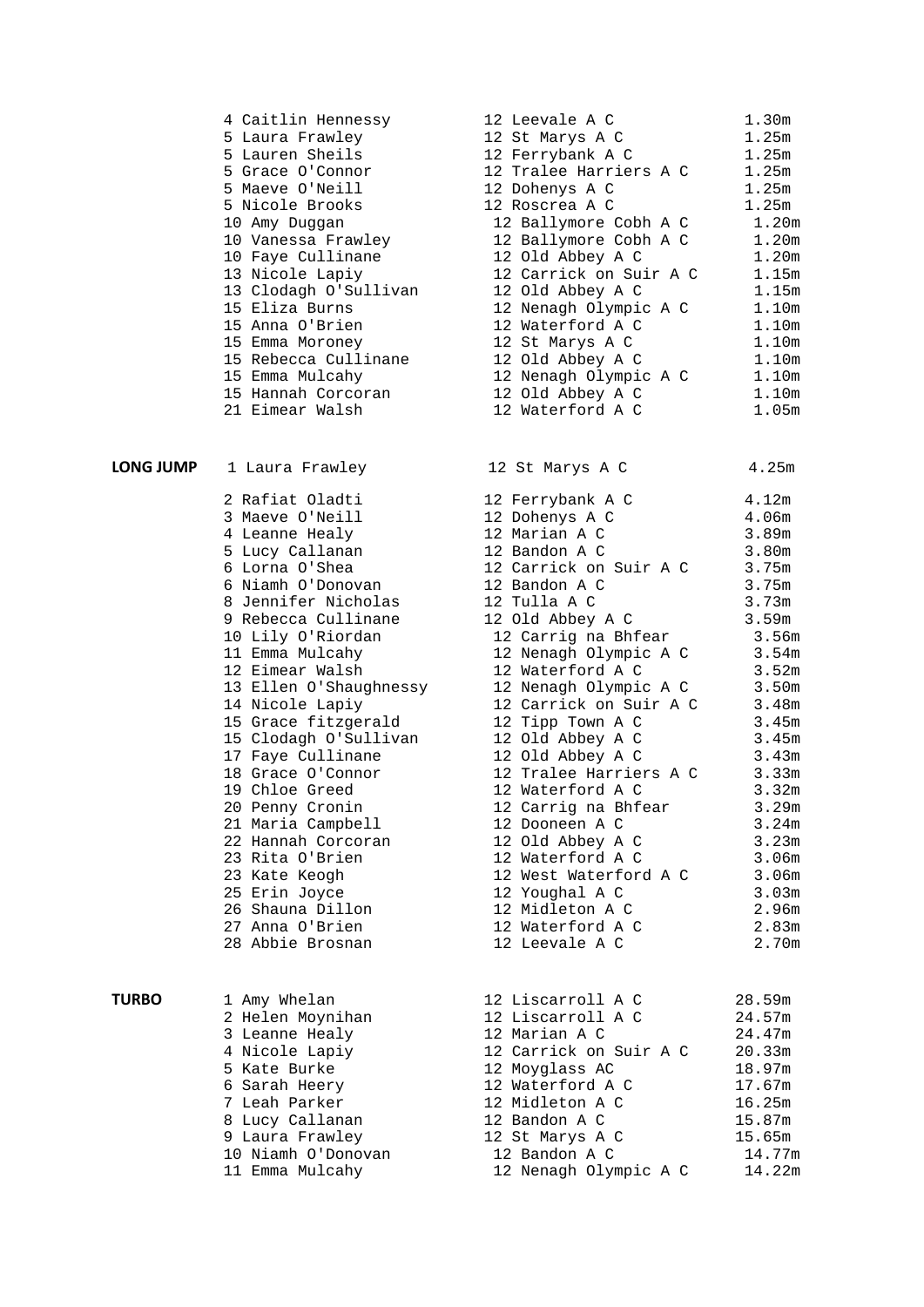| 12 Anna O'Brien     | 12 Waterford A C       | 12.27m |
|---------------------|------------------------|--------|
| 13 Maria Campbell   | 12 Dooneen A C         | 11.46m |
| 14 Grace O'Connor   | 12 Tralee Harriers A C | 11.22m |
| 15 Aisling O'Reilly | 12 Bandon A C          | 10.41m |
| 16 Rita O'Brien     | 12 Waterford A C       | 9.19m  |
| 17 Eimear Walsh     | 12 Waterford A C       | 8.09m  |

### **SHOT**

| 1 Laura Frawley                                           | 12 St Marys A C                                            | 8.33m |
|-----------------------------------------------------------|------------------------------------------------------------|-------|
| 2 Amy Whelan                                              | 12 Liscarroll A C                                          | 7.70m |
| 3 Helen Moynihan                                          | 12 Liscarroll A C                                          | 7.35m |
| 4 Sarah Heery                                             | 12 Waterford A C                                           | 7.34m |
| 5 Leah Parker                             12 Midleton A C |                                                            | 7.08m |
| 6 Nicole Brooks                                           | 12 Roscrea A C                                             | 7.00m |
| 7 Nicole Lapiy                                            | 12 Carrick on Suir A C                                     | 5.69m |
| 8 Lorna O'Shea                                            | 12 Carrick on Suir A C                                     | 5.36m |
|                                                           | 9 Grace O'Connor 12 Tralee Harriers A C 5.21m              |       |
|                                                           | 10 Grace O'Mahoney 12 Tralee Harriers A C                  | 5.09m |
|                                                           | 11 Ava Flannery                         12 Borrisokane A C | 5.06m |
|                                                           | 12 Uche Backari                         12 Leevale A C     | 5.04m |
| 13 Erin Joyce                           12 Youghal A C    |                                                            | 5.00m |
| 14 Aisling O'Reilly 12 Bandon A C                         |                                                            | 4.52m |
| 15 Anna O'Brien                                           | 12 Waterford A C                                           | 4.41m |
| 16 Emma Lynch 12 Old Abbey A C                            |                                                            | 4.31m |
| 17 Emma Moroney                                           | 12 St Marys A C                                            | 4.27m |
| 18 Rebecca Cullinane 12 Old Abbey A C                     |                                                            | 4.26m |
|                                                           |                                                            | 4.18m |
| 20 Hannah Corcoran 12 Old Abbey A C                       |                                                            | 3.92m |
| 21 Faye Cullinane 12 Old Abbey A C                        |                                                            | 3.90m |
| 22 Abby Grogan                                            | 12 Ferrybank A C                                           | 3.25m |

#### **GIRLS U 13**

| <b>Hurdles</b> | 1 Gwen Flatley      | 13 Carrick on Suir A C | 10.1 |  |
|----------------|---------------------|------------------------|------|--|
|                | 2 Emily Wall        | 13 Leevale A C         | 10.4 |  |
|                | 3 Hollie McCarthy   | 13 Liscarroll A C      | 10.5 |  |
|                | 4 Megan Carr        | 13 St Catherines A C   | 10.5 |  |
|                | 5 Caroline O'Connor | 13 Leevale A C         | 10.7 |  |
|                | 6 Lynn Vermeer      | 13 Carrick on Suir A C | 10.7 |  |
|                | 7 Susan Nester      | 13 St Marys A C Clare  | 10.7 |  |
|                | 8 Damilola Adesina  | 13 Marian A C          | 10.8 |  |
|                |                     |                        |      |  |

| 80M 1 Praise Owoeye    | 13 Ferrybank A C       | 10.72 | 10.76 |
|------------------------|------------------------|-------|-------|
| 2 Ailbhe Doherty       | 13 Ennis Track A C     | 10.85 | 10.88 |
| 3 Damilola Adesina     | 13 Marian A C          | 11.01 | 10.91 |
| 4 Hollie McCarthy      | 13 Liscarroll A C      | 10.91 | 10.92 |
| 5 Rachel Adesiyan      | 13 Ennis Track A C     | 10.99 | 10.93 |
| 6 Sally Dickson        | 13 Dooneen A C         | 11.15 | 11.17 |
| 7 Megan Carr           | 13 St Catherines A C   | 11.27 | 11.36 |
| 8 Ella Dillon          | 13 Dooneen A C         | 11.61 | 11.56 |
| 9 Caoimhe Power        | 13 Carrick on Suir A C | 11.33 |       |
| 10 Susan Nester        | 13 St Marys A C Clare  | 11.38 |       |
| 11 Sarah Murphy        | 13 Riverstick          | 11.49 |       |
| 12 Oyimkansola Adedeji | 13 Dooneen A C         | 11.58 |       |
| 13 Sarah Morrison      | 13 St. Nicholas AC     | 11.62 |       |
| 14 Kellie Bester       | 13 Carrick on Suir A C | 11.63 |       |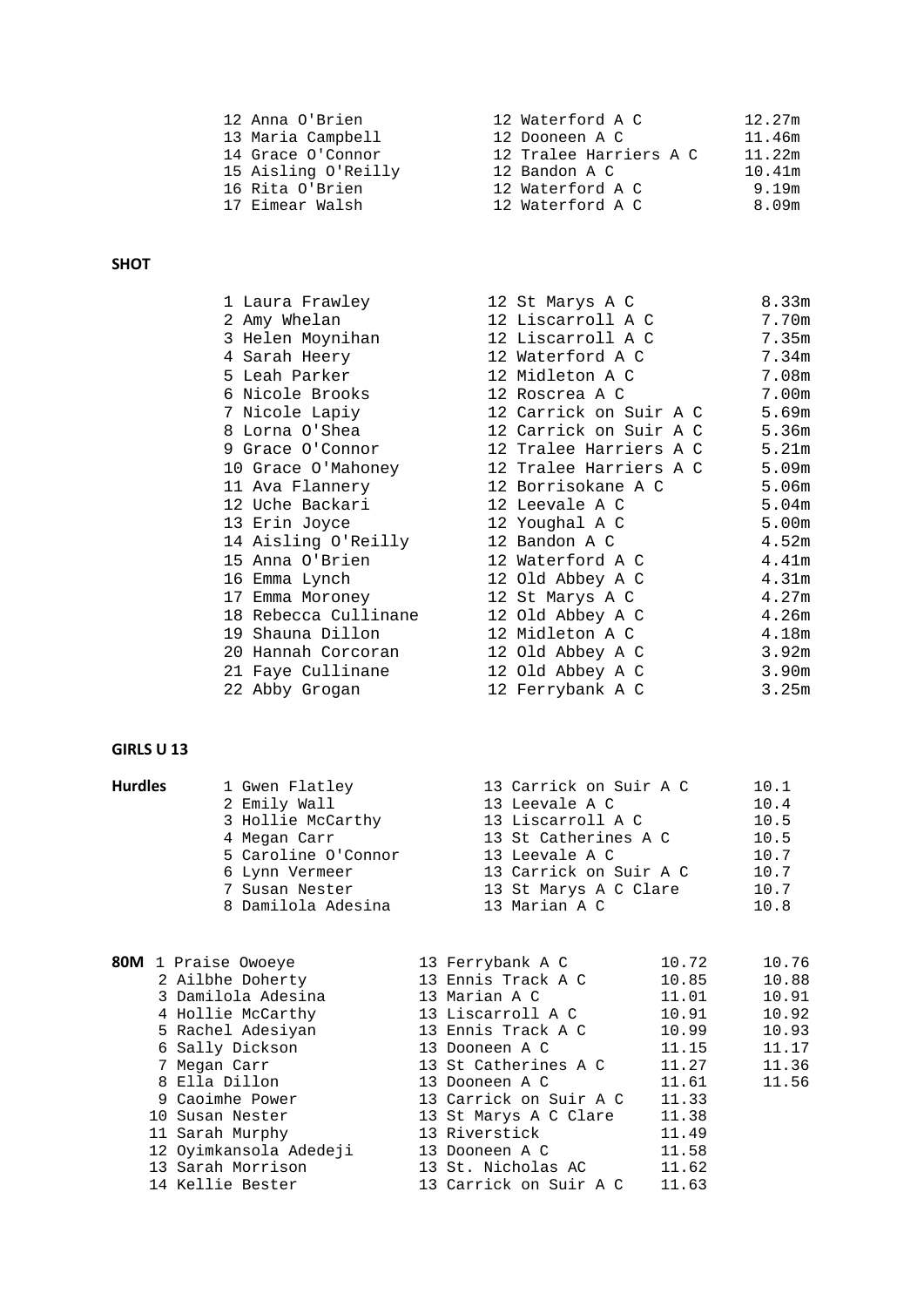|                                                                                                                                                                                         | 11.65                                                                                                                                                                                 |
|-----------------------------------------------------------------------------------------------------------------------------------------------------------------------------------------|---------------------------------------------------------------------------------------------------------------------------------------------------------------------------------------|
|                                                                                                                                                                                         | 11.70                                                                                                                                                                                 |
|                                                                                                                                                                                         | 11.81                                                                                                                                                                                 |
|                                                                                                                                                                                         | 11.81                                                                                                                                                                                 |
|                                                                                                                                                                                         | 11.93                                                                                                                                                                                 |
|                                                                                                                                                                                         | 11.97                                                                                                                                                                                 |
|                                                                                                                                                                                         | 12.00                                                                                                                                                                                 |
|                                                                                                                                                                                         | 12.03                                                                                                                                                                                 |
|                                                                                                                                                                                         | 12.32                                                                                                                                                                                 |
| 15 Rebecca O'Connor<br>16 Gwen Flatley<br>17 Megan Keogh<br>17 Amy O'Donoghue<br>19 Aoibhin Foley<br>20 Veerle Van Der Wal<br>21 Julie Sheehy<br>22 Blessing Alamu<br>23 Dharma Griffin | 13 Tralee Harriers A C<br>13 Carrick on Suir A C<br>13 West Waterford A C<br>13 Bandon A C<br>13 Clonmel A C<br>13 Clonmel A C<br>13 Bandon A C<br>13 Midleton A C<br>13 Limerick A C |

| 600 <sub>m</sub> |                                                                           |                                |         |         |
|------------------|---------------------------------------------------------------------------|--------------------------------|---------|---------|
|                  | 1 Ailbhe Doherty 13 Ennis Track A C 1:50.53 1:42.84                       |                                |         |         |
|                  | 2 Aimee Hayde                                                             | 13 Newport A C 1:52.20         |         | 1:44.64 |
|                  | 3 Megan Carr                                                              |                                |         |         |
|                  | 4 Mallaidh O'Neill 13 Skibbereen A C 1:49.64                              |                                |         | 1:46.32 |
|                  | 5 Natasha Myers                                                           |                                |         |         |
|                  | 6 Jane Buckley                       13 Bandon A C               1:50.85  |                                |         | 1:47.61 |
|                  | 7 Shannon Cotter 13 West Muskerry A C 1:57.19                             |                                |         | 1:49.84 |
|                  | 8 Helene Marie Vahi               13 Midleton A C                 1:53.24 |                                |         | 1:51.06 |
|                  | 9 Nicola Tuthill                                                          | 13 Bandon A C 1:54.65          |         | 1:53.52 |
|                  | 10 Chloe Brosnahan 13 West Limerick A C 1:53.80 1:53.59                   |                                |         |         |
|                  | 11 Sarah Morrison 13 St. Nicholas AC 1:54.83                              |                                |         | 1:54.38 |
|                  | 12 Clare Flynn                                                            | 13 Bandon A C 1:57.53          |         | 1:57.31 |
|                  | 13 Aife O'Neill                                                           | 13 Dohenys A C 1:58.01         |         |         |
|                  | 14 Caoimhe Walsh                                                          | 13 Clonmel A C 1:58.45         |         |         |
|                  | 15 Megan Keogh                                                            | 13 West Waterford A C 1:58.65  |         |         |
|                  | 16 Rachel Walsh                                                           | 13 Ferrybank A C 1:58.71       |         |         |
|                  | 17 Holly Carroll                                                          | 13 Blarney Inniscar 2:00.42    |         |         |
|                  | 18 Katelyn Kelleher                                                       | 13 West Muskerry A C 2:01.18   |         |         |
|                  | 19 Caoimhe Henchy                                                         | 13 Belgooly A C 2:01.41        |         |         |
|                  | 20 Sarah Finn                                                             | 13 Newport A C                 | 2:03.12 |         |
|                  | 21 Maggie Sillett                                                         | 13 Ballymore Cobh A C 2:08.20  |         |         |
|                  | 22 Hannah Maher                                                           | 13 Grange Fermoy A C $2:13.86$ |         |         |
|                  | 23 Anna Joy O'Regan                                                       | 13 Sunhil                      | 2:18.34 |         |

| 4 Susan Nester       |
|----------------------|
| 4 Abbie Lappin       |
| 4 Helene Marie Vahi  |
| 7 Anna Joy O'Regan   |
| Kate Killagrew<br>8. |
| 8 Rachel Walsh       |
| 8 Eimear Nagle       |
| 8 Ella Dillon        |
| 8 Liath Lenihan      |
| 8 Sarah Cooper       |
| 8 Julianna Frost     |
| 15 Paula Igwe        |
| 15 Oyimkansola Adede |
|                      |

| <b>HIGH JUMP</b> | 1 Damilola Adesina     | 13 Marian A C          | 1.40m             |
|------------------|------------------------|------------------------|-------------------|
|                  | 2 Aoife O'Sullivan     | 13 Liscarroll A C      | 1.35m             |
|                  | 3 Aoife Walsh          | 13 Carrick on Suir A C | 1.30m             |
|                  | 4 Susan Nester         | 13 St Marys A C Clare  | J1.30m            |
|                  | 4 Abbie Lappin         | 13 Dooneen A C         | J1.30m            |
|                  | 4 Helene Marie Vahi    | 13 Midleton A C        | J1.30m            |
|                  | 7 Anna Joy O'Regan     | 13 Sunhil              | 1.25m             |
|                  | 8 Kate Killagrew       | 13 West Waterford A C  | 1.15m             |
|                  | 8 Rachel Walsh         | 13 Ferrybank A C       | 1.15m             |
|                  | 8 Eimear Nagle         | 13 Bandon A C          | 1.15m             |
|                  | 8 Ella Dillon          | 13 Dooneen A C         | 1.15m             |
|                  | 8 Liath Lenihan        | 13 Farranfore          | 1.15m             |
|                  | 8 Sarah Cooper         | 13 Belgooly A C        | 1.15m             |
|                  | 8 Julianna Frost       | 13 Ferrybank A C       | 1.15m             |
|                  | 15 Paula Igwe          | 13 Ferrybank A C       | 1.10m             |
|                  | 15 Oyimkansola Adedeji | 13 Dooneen A C         | 1.10 <sub>m</sub> |

|  | LONG JUMP 1 Praise Owoeye | 13 Ferrybank A C       | 4.87m |
|--|---------------------------|------------------------|-------|
|  | 2 Ava Coyle               | 13 Riverstick          | 4.72m |
|  | 3 Susan Nester            | 13 St Marys A C Clare  | 4.40m |
|  | 4 Sarah Murphy            | 13 Riverstick          | 4.34m |
|  | 5 Mallaidh O'Neill        | 13 Skibbereen A C      | 4.26m |
|  | 6 Megan Carr              | 13 St Catherines A C   | 4.20m |
|  | 7 Aine Mulcahy            | 13 Carrick on Suir A C | 4.11m |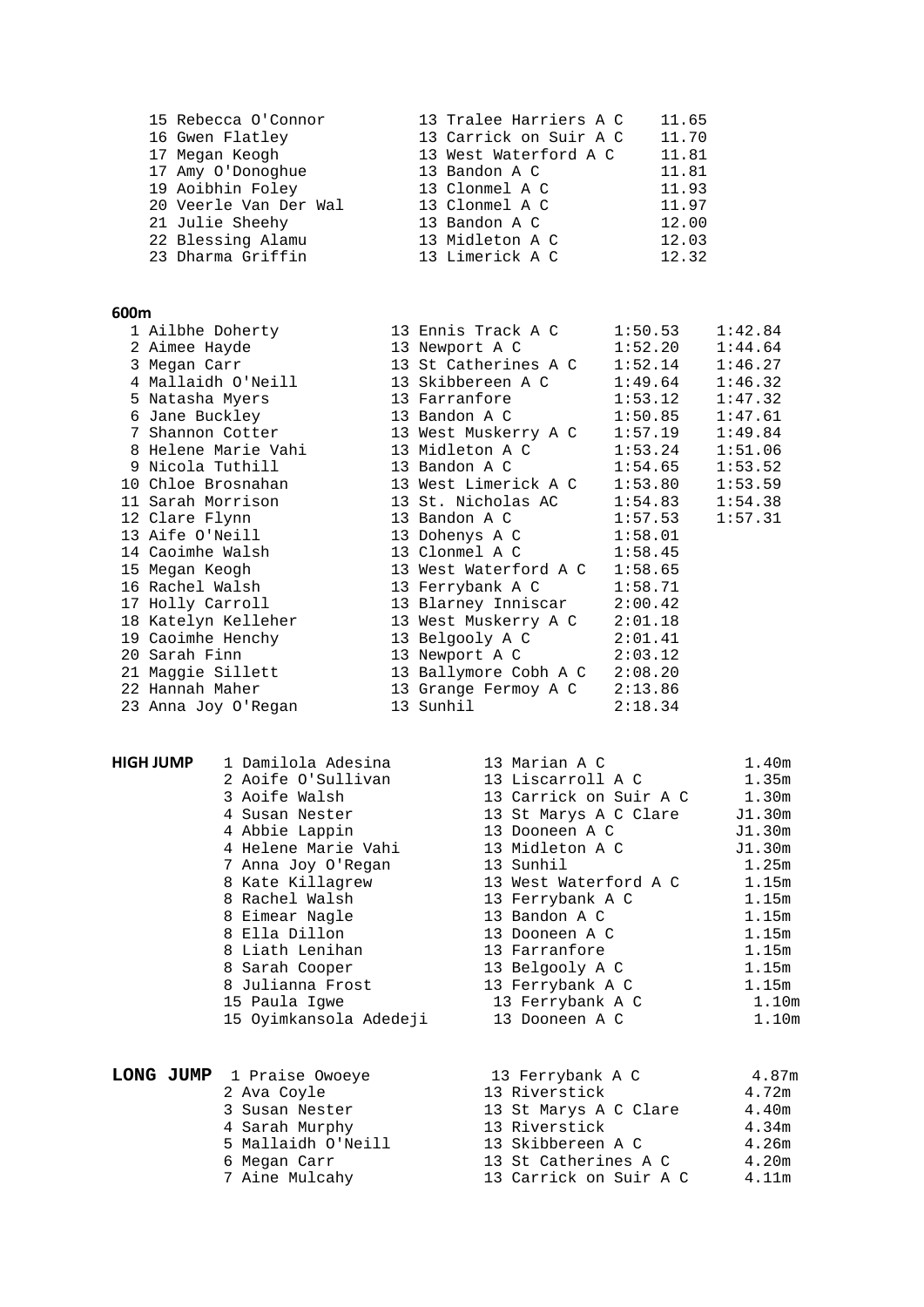|      | 8 Gwen Flatley         | 13 Carrick on Suir A C | 4.04 <sub>m</sub> |  |
|------|------------------------|------------------------|-------------------|--|
|      | 9 Aoibhin Foley        | 13 Clonmel A C         | 4.00m             |  |
|      | 10 Blessing Alamu      | 13 Midleton A C        | 3.95m             |  |
|      | 11 Molly Looney        | 13 Emerald A C         | 3.92m             |  |
|      | 12 Abbie Lappin        | 13 Dooneen A C         | 3.90m             |  |
|      | 13 Caroline O'Connor   | 13 Leevale A C         | 3.87m             |  |
|      | 14 Caoimhe Henchy      | 13 Belgooly A C        | 3.86m             |  |
|      | 14 Sarah Morrison      | 13 St. Nicholas AC     | 3.86m             |  |
|      | 16 Damilola Adesina    | 13 Marian A C          | 3.85m             |  |
|      | 17 Amy O'Donoghue      | 13 Bandon A C          | 3.84m             |  |
|      |                        | 13 Bandon A C          |                   |  |
|      | 18 Julie Sheehy        |                        | 3.81m             |  |
|      | 19 Ella Dillon         | 13 Dooneen A C         | 3.73m             |  |
|      | 19 Clodagh O'Keeffe    | 13 Gneeveguilla A C    | 3.73m             |  |
|      | 21 Caitlyn Reid        | 13 An Riocht A C       | 3.66m             |  |
|      | 22 Natasha Myers       | 13 Farranfore          | 3.65m             |  |
|      | 23 Sarah Cooper        | 13 Belgooly A C        | 3.63m             |  |
|      | 24 Eimear Nagle        | 13 Bandon A C          | 3.62m             |  |
|      | 24 Aoife O'Sullivan    | 13 Liscarroll A C      | 3.62m             |  |
|      | 26 Nessa Kelly         | 13 Emerald A C         | 3.57m             |  |
|      | 27 Amanda O'Sullivan   | 13 Grange Fermoy A C   | 3.47m             |  |
|      | 27 Oyimkansola Adedeji | 13 Dooneen A C         | 3.47m             |  |
|      | 27 Paula Igwe          | 13 Ferrybank A C       | 3.47m             |  |
|      | 30 Hollie McCarthy     | 13 Liscarroll A C      | 3.46m             |  |
|      | 31 Sophie Angland      | 13 Emerald A C         | 3.45m             |  |
|      | 32 Sarah Dineen        |                        | 3.39m             |  |
|      |                        | 13 Grange Fermoy A C   |                   |  |
|      | 33 Caoimhe Walsh       | 13 Clonmel A C         | 3.34m             |  |
|      | 34 Amy O'Shea          | 13 Leevale A C         | 3.29m             |  |
|      | 35 Julianna Frost      | 13 Ferrybank A C       | 3.28m             |  |
|      | 36 Abby Littlejohn     | 13 Kenmare & Dristi    | 3.22m             |  |
|      | 36 Sarah Bryce         | 13 Emerald A C         | 3.22m             |  |
|      | 38 Triona Ryan         | 13 Clonmel A C         | 3.19m             |  |
|      | 39 Sally Dickson       | 13 Dooneen A C         | 3.18m             |  |
|      | 40 Karla Looney        | 13 Leevale A C         | 3.15m             |  |
|      | 40 Yaya Sivakumar      | 13 Leevale A C         | 3.15m             |  |
|      | 42 Dharma Griffin      | 13 Limerick A C        | 3.07 <sub>m</sub> |  |
|      | 43 Abbie Ahern         | 13 Leevale A C         | 3.03m             |  |
|      | 44 Tara Buckley        | 13 Bandon A C          | 2.74m             |  |
|      | 45 Megan O'Flynn       | 13 Leevale A C         | 2.68m             |  |
|      | 46 Alice O'Sullivan    | 13 Grange Fermoy A C   | 2.55m             |  |
|      |                        |                        |                   |  |
|      |                        |                        |                   |  |
|      |                        |                        |                   |  |
| ѕнот | 1 Megan Lenihan        | 13 North Cork A C      | 11.99m            |  |
|      | 2 Roisin Power         | 13 Newport A C         | 10.07m            |  |
|      | 3 Sophie Perrott       | 13 North Cork A C      | 9.92m             |  |
|      | 4 Praise Owoeye        | 13 Ferrybank A C       | 9.73m             |  |
|      | 5 Blessing Alamu       | 13 Midleton A C        | 9.22m             |  |
|      | 6 Angel Nwaigwe        | 13 Marian A C          | 8.88m             |  |
|      | 7 Ella Dillon          | 13 Dooneen A C         | 8.42m             |  |
|      | 8 Veerle Van Der Wal   | 13 Clonmel A C         | 8.27m             |  |
|      | 9 Aoibhin Foley        | 13 Clonmel A C         | 7.68m             |  |
|      | 10 Sarah Murphy        | 13 Riverstick          | 7.53m             |  |
|      | 11 Susan Nester        | 13 St Marys A C Clare  | 7.51m             |  |
|      | 12 Ruby Mullen         | 13 Grange Fermoy A C   | 6.90m             |  |
|      |                        |                        |                   |  |
|      | 13 Paula Igwe          | 13 Ferrybank A C       | 6.67m             |  |
|      | 14 Aoife O'Sullivan    | 13 Liscarroll A C      | 6.63m             |  |
|      | 15 Abby Littlejohn     | 13 Kenmare & Dristi    | 6.61m             |  |
|      | 16 Chloe Flynn         | 13 Grange Fermoy A C   | 6.56m             |  |
|      | 17 Anna Joy O'Regan    | 13 Sunhil              | 6.10m             |  |
|      | 18 Lynn Vermeer        | 13 Carrick on Suir A C | 4.92m             |  |
|      | 19 Hazel O'Leary       | 13 Midleton A C        | 4.75m             |  |
|      |                        |                        |                   |  |

|    | 3 Carrick on Suir A C | 4.04 <sub>m</sub> |
|----|-----------------------|-------------------|
|    | 3 Clonmel A C         | 4.00 <sub>m</sub> |
|    | 13 Midleton A C       | 3.95m             |
|    | 13 Emerald A C        | 3.92m             |
| 13 | Dooneen A C           | 3.90m             |
| 13 | Leevale A C           | $3.87m$           |
| 13 | Belgooly A C          | 3.86m             |
| 13 | St. Nicholas AC       | 3.86m             |
| 13 | Marian A C            | 3.85m             |
| 13 | Bandon A C            | 3.84m             |
| 13 | Bandon A C            | 3.81m             |
| 13 | Dooneen A C           | 3.73m             |
| 13 | Gneeveguilla A C      | 3.73m             |
| 13 | An Riocht A C         | 3.66m             |
| 13 | Farranfore            | 3.65m             |
| 13 | Belgooly A C          | 3.63m             |
| 13 | Bandon A C            | 3.62m             |
| 13 | Liscarroll A C        | 3.62m             |
| 13 | Emerald A C           | 3.57m             |
| 13 | Grange Fermoy A C     | $3.47m$           |
| 13 | Dooneen A C           | 3.47m             |
| 13 | Ferrybank A C         | 3.47m             |
| 13 | Liscarroll A C        | 3.46m             |
| 13 | Emerald A C           | 3.45m             |
| 13 | Grange Fermoy A C     | 3.39m             |
| 13 | Clonmel A C           | 3.34m             |
| 13 | Leevale A C           | 3.29m             |
| 13 | Ferrybank A C         | 3.28m             |
| 13 | Kenmare & Dristi      | 3.22m             |
| 13 | Emerald A C           | $3.22m$           |
| 13 | Clonmel A C           | 3.19m             |
| 13 | Dooneen A C           | 3.18m             |
| 13 | Leevale A C           | 3.15m             |
| 13 | Leevale A C           | 3.15m             |
| 13 | Limerick A C          | 3.07m             |
| 13 | Leevale A C           | 3.03m             |
| 13 | Bandon A C            | 2.74m             |
| 13 | Leevale A C           | 2.68m             |
| 13 | Grange Fermoy A C     | 2.55m             |
|    |                       |                   |

| 13 North Cork A C      | 11.99m |
|------------------------|--------|
| 13 Newport A C         | 10.07m |
| 13 North Cork A C      | 9.92m  |
| 13 Ferrybank A C       | 9.73m  |
| 13 Midleton A C        | 9.22m  |
| 13 Marian A C          | 8.88m  |
| 13 Dooneen A C         | 8.42m  |
| 13 Clonmel A C         | 8.27m  |
| 13 Clonmel A C         | 7.68m  |
| 13 Riverstick          | 7.531  |
| 13 St Marys A C Clare  | 7.51   |
| 13 Grange Fermoy A C   | 6.90   |
| 13 Ferrybank A C       | 6.671  |
| 13 Liscarroll A C      | 6.631  |
| 13 Kenmare & Dristi    | 6.61   |
| 13 Grange Fermoy A C   | 6.561  |
| 13 Sunhil              | 6.10   |
| 13 Carrick on Suir A C | 4.92   |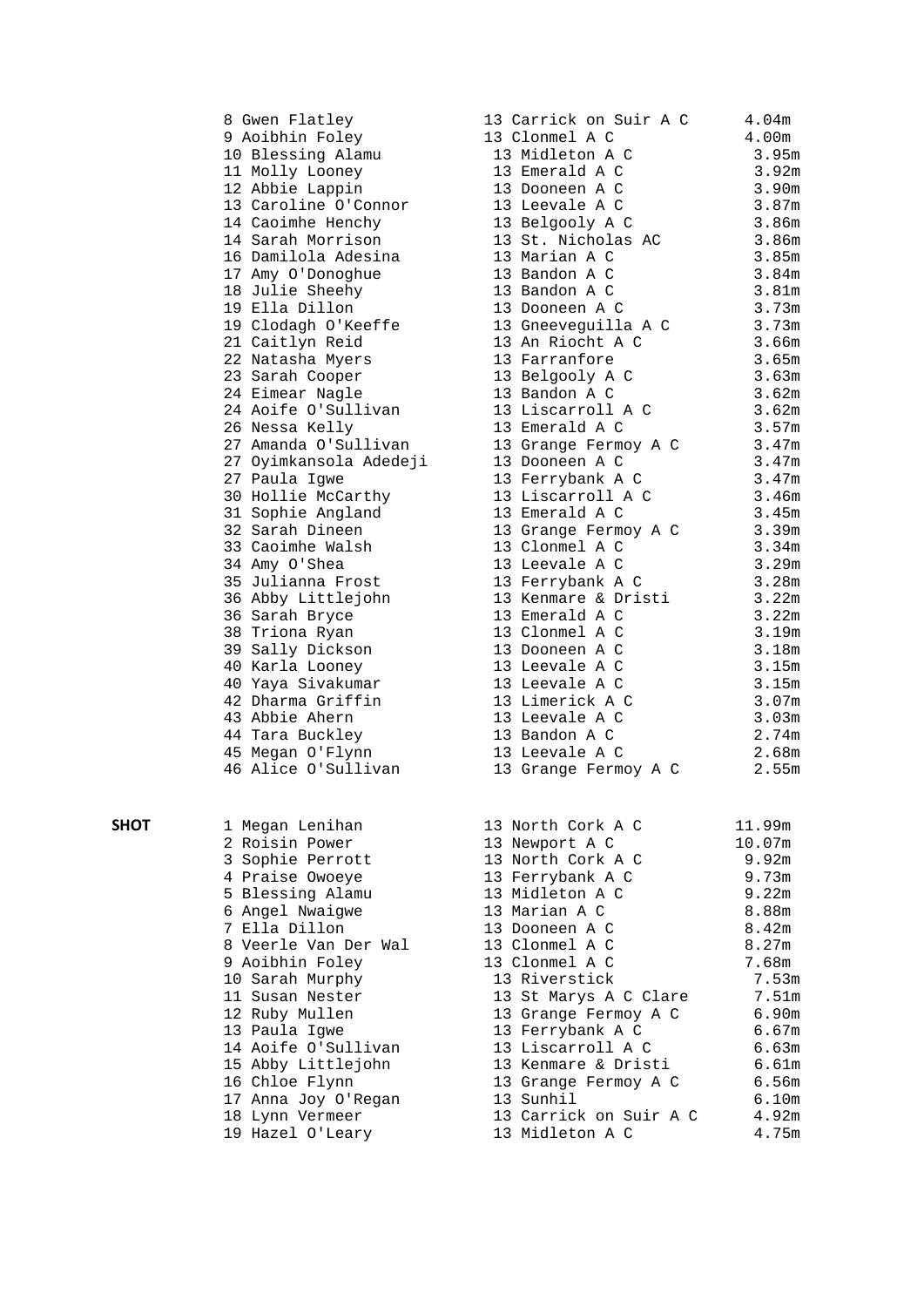| <b>JAVELIN</b> | <u>1 Megan Lenihan I</u>                      | 13 North Cork A C                                                       | 34.60mCBP |
|----------------|-----------------------------------------------|-------------------------------------------------------------------------|-----------|
|                | 2 Caitlyn Reid                                | 13 An Riocht A C                                                        | 29.78m    |
|                | 3 Veerle Van Der Wal           13 Clonmel A C |                                                                         | 26.01m    |
|                | 4 Abby Littlejohn                             | 13 Kenmare & Dristi                                                     | 21.53m    |
|                | 5 Aoibhin Foley                               | 13 Clonmel A C                                                          | 19.65m    |
|                |                                               | 6 Lynn Vermeer 13 Carrick on Suir A C 18.47m                            |           |
|                |                                               | 7 Aoife O'Sullivan               13 Liscarroll A C               17.74m |           |
|                | 8 Susan Nester                                | 13 St Marys A C Clare                                                   | 15.99m    |
|                | 9 Ella Dillon                                 | 13 Dooneen A C                                                          | 15.48m    |
|                | 10 Sarah Dineen                               | 13 Grange Fermoy A C 15.31m                                             |           |
|                |                                               | 11 Hollie McCarthy 13 Liscarroll A C                                    | 15.13m    |
|                |                                               | 12 Angel Nwaigwe                       13 Marian A C                    | 14.92m    |
|                |                                               | 13 Sophie Perrott                       13 North Cork A C               | 14.60m    |
|                | 14 Damilola Adesina                           | 13 Marian A C                                                           | 14.58m    |
|                | 15 Praise Owoeye                              | 13 Ferrybank A C                                                        | 13.68m    |
|                | 16 Ruby Mullen                                | 13 Grange Fermoy A C                                                    | 13.60m    |
|                | 17 Blessing Alamu                             | 13 Midleton A C                                                         | 12.93m    |
|                | 18 Paula Igwe                                 | 13 Ferrybank A C                                                        | 12.15m    |
|                | 19 Anna Joy O'Regan                           | 13 Sunhil                                                               | 10.01m    |
|                | 20 Oyimkansola Adedeji 13 Dooneen A C         |                                                                         | 8.56m     |
|                |                                               | 21 Hazel O'Leary                       13 Midleton A C                  | 6.25m     |

| 60 M | 1 Max Bailey              | Skibbereen A C<br>9      | 9.86  |
|------|---------------------------|--------------------------|-------|
|      | 2 Sean Fennell            | 9 St Marys A C Clare     | 9.89  |
|      | 3 Robert Olden            | 9 Midleton A C           | 10.07 |
|      | 4 Daniel Coughlan         | 9 Bandon A C             | 10.14 |
|      | 4 Luke Calitz             | 9 Limerick A C           | 10.14 |
|      | 6 Richard Barry           | 9 St. Nicholas AC        | 10.19 |
|      | 7 Jack O'Neill            | 9 Limerick A C           | 10.20 |
|      | 7 Brendan Minoque         | 9 Derg AC                | 10.20 |
|      | 7 Ryan Scanlon            | 9 Dooneen A C            | 10.20 |
|      | 10 Stefan Tobin           | 9 Carrick on Suir A C    | 10.23 |
|      | 11 Jack Hennigan          | Dohenys A C<br>9.        | 10.25 |
|      | 11 Tommy Griffin          | Tramore A C<br>9.        | 10.25 |
|      | 13 Christopher Harrington | 9 Leevale A C            | 10.30 |
|      | 13 Eoin O'Callaghan       | 9 Bandon A C             | 10.30 |
|      | 15 Matthew Collins        | 9 Dooneen A C            | 10.39 |
|      | 16 Killian Whelan         | 9 Clonmel A C            | 10.41 |
|      | 17 Zak O'Sullivan         | 9.<br>Tramore A C        | 10.43 |
|      | 17 Joe O'Dwyer            | 9 Nenagh Olympic A C     | 10.43 |
|      | 19 Patrick Cagney         | 9 West Limerick A C      | 10.46 |
|      | 20 Charlie Callanan       | 9 Bandon A C             | 10.47 |
|      | 21 Samuel Dorgan          | Ballymore Cobh A C<br>9. | 10.48 |
|      | 22 Maurice Keogh          | West Waterford A C<br>9  | 10.54 |
|      | 22 Ryan McCormick         | Ballymore Cobh A C<br>9. | 10.54 |
|      | 24 Joe Heverin            | 9 Bandon A C             | 10.56 |
|      | 25 Andrew Sweetman        | 9 Midleton A C           | 10.59 |
|      | 26 Liam O'Callaghan       | 9 Nenagh Olympic A C     | 10.67 |
|      | 27 Henry Pim              | Ferrybank A C<br>9.      | 10.69 |
|      | 28 Aaron Dunford          | Templemore A C<br>9      | 10.72 |
|      | 28 Cormac O'Flynn         | Bandon A C<br>9.         | 10.72 |
|      | 30 Timothy Bailey         | 9 Dohenys A C            | 10.74 |
|      | 30 Max Fitzgerald         | 9 Clonmel A C            | 10.74 |
|      | 32 Cullen Wiegand         | 9 Dooneen A C            | 10.76 |
|      | 33 Daniel Hallahan        | 9 Midleton A C           | 10.90 |
|      | 34 Shane Ryan             | 9 Moyglass AC            | 10.91 |
|      | 35 Paddy O'Driscoll       | 9 Limerick A C           | 11.25 |
|      | 36 Evan Ouain             | Carrig na Bhfear<br>9    | 11.33 |
|      | 37 Jamie Golden           | 9 Ferrybank A C          | 11.40 |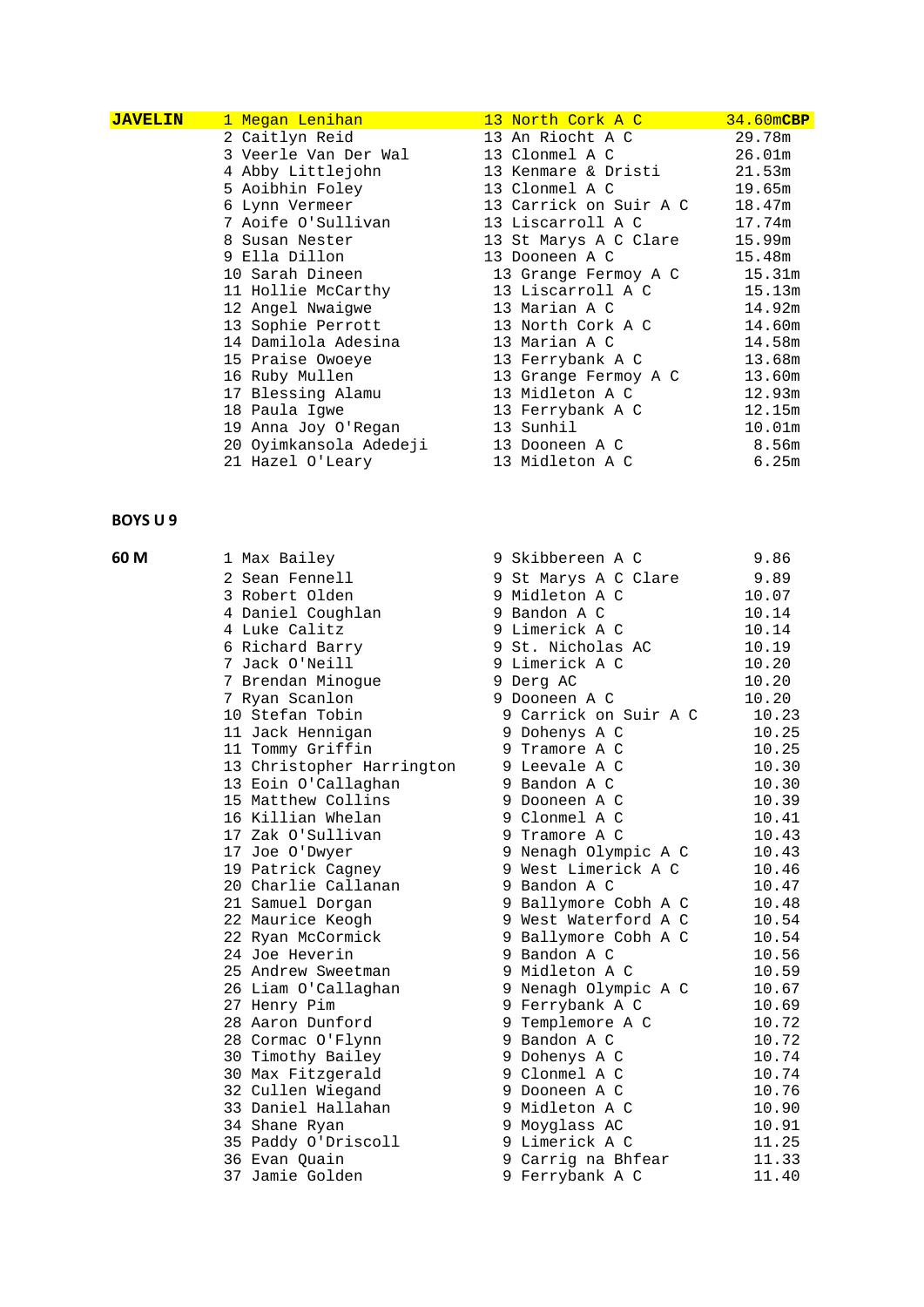|                  | 38 Fionnan Hession<br>39 Marcus O'Mahony | 9 Limerick A C<br>9 Nenagh Olympic A C | 11.59<br>11.81    |
|------------------|------------------------------------------|----------------------------------------|-------------------|
|                  |                                          |                                        |                   |
| 300M             | 1 Conor O'Donoghue                       | 9 Riverstick                           | 54.42             |
|                  | 2 Richard Barry                          | 9 St. Nicholas AC                      | 54.67             |
|                  | 3 Max Bailey                             | 9 Skibbereen A C                       | 55.26             |
|                  | 4 Eoin O'Callaghan                       | 9 Bandon A C                           | 56.03             |
|                  | 5 Zak O'Sullivan                         | 9 Tramore A C                          | 56.38             |
|                  | 6 Jack Hennigan                          | 9 Dohenys A C                          | 56.67             |
|                  | 7 Conor Hodgins                          | 9 Nenagh Olympic A C                   | 56.78             |
|                  | 8 Shay Gleeson                           | 9 Templemore A C                       | 57.86             |
|                  | 9 Jack Carroll                           | 9 Templemore A C                       | 58.65             |
|                  | 10 Jack O'Neill                          | 9 Limerick A C                         | 59.35             |
|                  | 11 Samuel Dorgan                         | 9 Ballymore Cobh A C                   | 59.45             |
|                  | 12 Patrick Cagney                        | 9 West Limerick A C                    | 59.61             |
|                  | 13 Aidan McNamee                         | 9 Youghal A C                          | 1:00.03           |
|                  | 14 Maurice Keogh                         | 9 West Waterford A C                   | 1:00.40           |
|                  | 15 Luke Calitz                           | 9 Limerick A C                         | 1:00.95           |
|                  | 16 Paddy O'Driscoll                      | 9 Limerick A C                         | 1:01.09           |
|                  | 17 Cormac O'Flynn                        | 9 Bandon A C                           | 1:01.16           |
|                  | 18 Cullen Wiegand                        | 9 Dooneen A C                          | 1:01.88           |
|                  | 19 Marcus Southern                       | 9 Limerick A C                         | 1:02.02           |
|                  | 20 Ryan McCormick                        | 9 Ballymore Cobh A C                   | 1:02.27           |
|                  | 21 Alex Thompson                         | 9 Gneeveguilla A C                     | 1:02.40           |
|                  | 22 Ronan Ryan                            | 9 Nenagh Olympic A C                   | 1:03.00           |
|                  | 23 Joe O'Dwyer                           | 9 Nenagh Olympic A C                   | 1:03.33           |
|                  | 24 Timothy Bailey                        | 9 Dohenys A C                          | 1:03.35           |
|                  | 25 Christopher Harrington                | 9 Leevale A C                          | 1:04.10           |
|                  | 26 Josh Butlet                           | 9 Midleton A C                         | 1:04.15           |
| <b>LONG JUMP</b> | 1 Sean Fennell                           | 9 St Marys A C Clare                   | 3.59m             |
|                  | 2 Henry Pim                              | 9 Ferrybank A C                        | 3.44m             |
|                  | 3 Robert Olden                           | 9 Midleton A C                         | 3.35m             |
|                  | 4 Stefan Tobin                           | 9 Carrick on Suir A C                  | 3.26m             |
|                  | 5 Ryan Scanlon                           | 9 Dooneen A C                          | 3.20m             |
|                  | 6 Tagh Corcoran                          | 9 Waterford A C                        | 3.16m             |
|                  | 6 Joe Heverin                            | 9 Bandon A C                           | 3.16m             |
|                  | 8 Conor O'Donoghue                       | 9 Riverstick                           | 3.15m             |
|                  | 9 Killian Whelan                         | 9 Clonmel A C                          | 3.11m             |
|                  | 10 Jack Carroll                          | 9 Templemore A C                       | 3.05m             |
|                  | 11 Andrew Sweetman                       | 9 Midleton A C                         | 3.02m             |
|                  | 12 Conor Kelleher                        | 9 Belgooly A C                         | 2.97m             |
|                  | 12 Charlie Callanan                      | 9 Bandon A C                           | 2.97m             |
|                  | 14 Max Fitzgerald                        | 9 Clonmel A C                          | 2.94m             |
|                  | 15 Matthew Collins                       | 9 Dooneen A C                          | 2.93m             |
|                  | 15 Aaron Dunford                         | 9 Templemore A C                       | 2.93m             |
|                  | 17 Daniel Coughlan                       | 9 Bandon A C                           | 2.89m             |
|                  | 18 Shay Gleeson                          | 9 Templemore A C                       | 2.81 <sub>m</sub> |
|                  | 18 Marcus O'Mahony                       | 9 Nenagh Olympic A C                   | 2.81m             |
|                  | 20 Conor Hodgins                         | 9 Nenagh Olympic A C                   | 2.78m             |
|                  | 20 Marcus Southern                       | 9 Limerick A C                         | 2.78m             |
|                  | 22 Aidan McNamee                         | 9 Youghal A C                          | 2.70m             |
|                  | 23 Tommy Griffin                         | 9 Tramore A C<br>9 Midleton A C        | 2.66m             |
|                  | 24 Daniel Hallahan                       |                                        | 2.63m             |
|                  | 25 Alex Thompson<br>26 Darragh Foley     | 9 Gneeveguilla A C<br>9 Belgooly A C   | 2.55m<br>2.49m    |
|                  | 27 Ryan O'Donoghue                       | 9 Bandon A C                           | 2.41m             |
|                  |                                          |                                        |                   |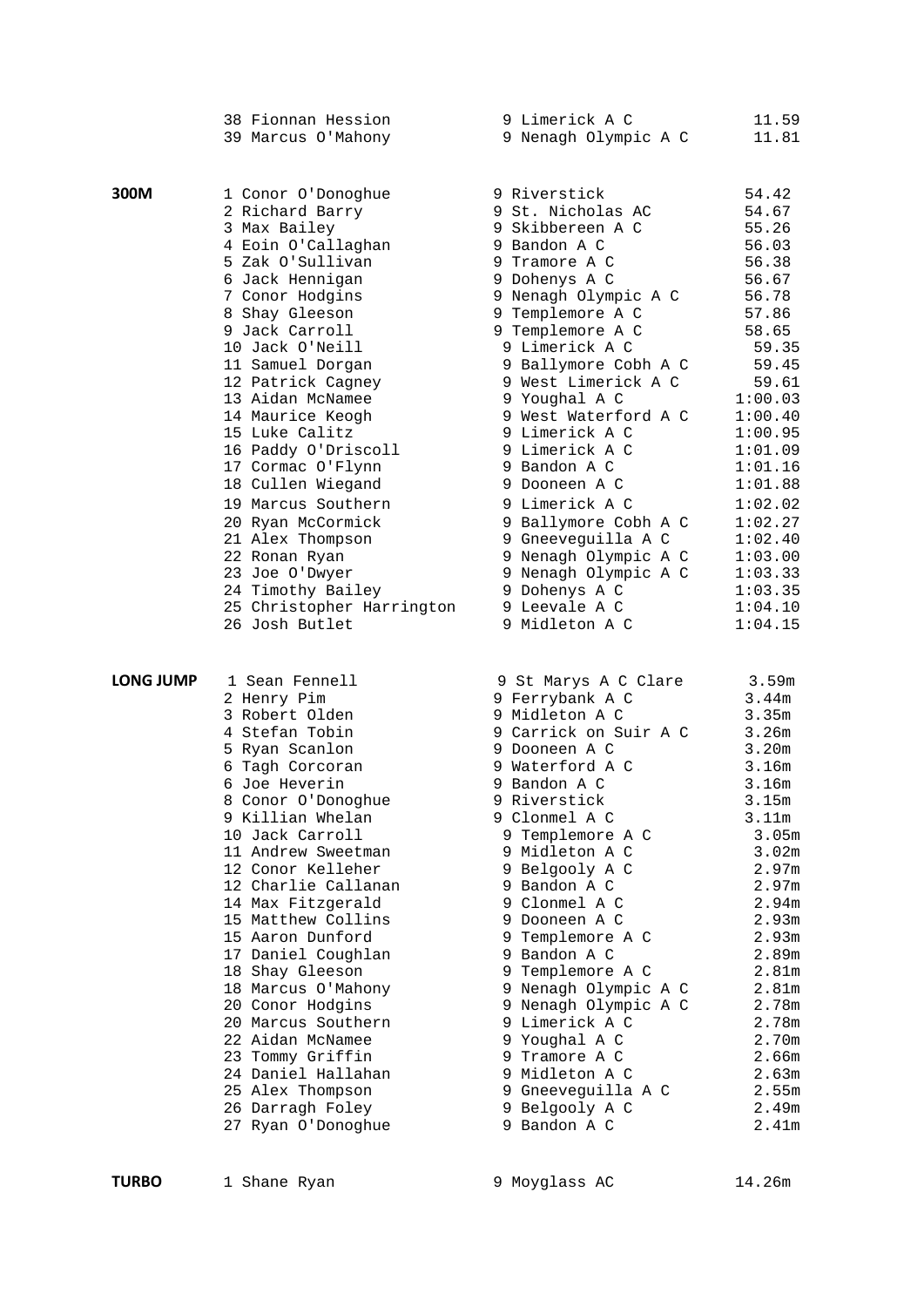| 2 Liam O'Callaghan | 9 Nenagh Olympic A C | 13.63m |  |
|--------------------|----------------------|--------|--|
| 3 Brendan Minoque  | 9 Derg AC            | 12.52m |  |
| 4 Tagh Corcoran    | 9 Waterford A C      | 12.09m |  |
| 5 Conor Kelleher   | 9 Belgooly A C       | 11.72m |  |
| 6 Darragh Foley    | 9 Belgooly A C       | 11.68m |  |
| 7 Niall Flaherty   | 9 Liscarroll A C     | 10.13m |  |
| 8 Ryan O'Donoghue  | 9 Bandon A C         | 9.27m  |  |
| 9 Josh Butlet      | 9 Midleton A C       | 8.37m  |  |
| 10 Tom Carmody     | 9 Belgooly A C       | 7.43m  |  |
| 11 Ronan Ryan      | 9 Nenagh Olympic A C | 7.17m  |  |
|                    |                      |        |  |

| 60M  | 1 Killian Power                       | 10 Carrick on Suir A C | 9.09    |  |
|------|---------------------------------------|------------------------|---------|--|
|      | 2 Theo De Souza                       | 10 Leevale A C         | 9.12    |  |
|      | 3 Mike Galvin                         | 10 Lios Tuathail A C   | 9.17    |  |
|      | 4 Denis Matthews                      | 10 Dooneen A C         | 9.21    |  |
|      | 5 Sam O'Sullivan                      | 10 Carrig na Bhfear    | 9.34    |  |
|      | 6 Radeem Eddy                         | 10 Waterford A C       | 9.35    |  |
|      | 7 D J Coffey                          | 10 Leevale A C         | 9.42    |  |
|      | 8 Sean Frawley                        | 10 Ennis Track A C     | 9.49    |  |
|      | 9 Josh Boland                         | 10 Dooneen A C         | 9.53    |  |
|      | 10 Joe Finn                           | 10 Derg AC             | 9.54    |  |
|      | 11 Cian Lenane                        | 10 Blarney Inniscar    | 9.62    |  |
|      | 12 Kyle Robinson                      | 10 Dooneen A C         | 9.71    |  |
|      | 13 Daniel Goff                        | 10 Ferrybank A C       | 9.74    |  |
|      | 14 Callum Costello                    | 10 Carrick on Suir A C | 9.80    |  |
|      | 15 Darragh Quirke                     | 10 Liscarroll A C      | 9.81    |  |
|      | 16 Ian Holmes                         | 10 West Waterford A C  | 9.83    |  |
|      | 16 Fionn Coleman                      | 10 Farranfore          | 9.83    |  |
|      | 18 Colin Murphy                       | 10 Midleton A C        | 9.87    |  |
|      | 19 Adam Murphy                        | 10 West Limerick A C   | 9.89    |  |
|      | 20 Brian A O'Keeffe                   | 10 Gneeveguilla A C    | 10.07   |  |
|      | 21 Oisin Taylor                       | 10 Waterford A C       | 10.09   |  |
|      | 22 Cianan Power                       | 10 Clonmel A C         | 10.25   |  |
|      | 23 Conor O'Gorman                     | 10 Clonmel A C         | 10.30   |  |
|      | 24 Stephen Tobin                      | 10 Bandon A C          | 10.32   |  |
|      |                                       | 10 Nenagh Olympic A C  | 10.38   |  |
|      | 25 Matthew Sage<br>26 Fuwhad Akinwale | 10 Ennis Track A C     |         |  |
|      | 27 Jack Burke                         |                        | 10.63   |  |
|      |                                       | 10 Moyglass AC         | 10.96   |  |
| 500M | 1 D J Coffey                          | 10 Leevale A C         | 1:32.50 |  |
|      | 2 Theo De Souza                       | 10 Leevale A C         | 1:35.60 |  |
|      | 3 Shane Buckley                       | 10 Dundrum A C         | 1:35.80 |  |
|      | 4 Nathan MacKey                       | 10 Waterford A C       | 1:36.30 |  |
|      | 5 Ben Walsh                           | 10 Youghal A C         | 1:36.50 |  |
|      | 5 Roman Borkowski-Hogan               | 10 North Cork A C      | 1:36.50 |  |
|      | 7 Adam Barry                          | 10 Bandon A C          | 1:36.90 |  |
|      | 8 Luca Brodkorb                       | 11 Midleton A C        | 1:37.70 |  |
|      | 9 Dara Walsh                          | 10 Bandon A C          | 1:39.10 |  |
|      | 10 Timmy Colbert                      | 10 West Limerick A C   | 1:40.50 |  |
|      | 11 Michael Connellan                  | 10 Clonmel A C         | 1:41.20 |  |
|      | 12 Adam Murphy                        | 10 West Limerick A C   | 1:41.80 |  |
|      | 13 Corey Scanlon                      | 10 Finisk Valley AC    | 1:42.10 |  |
|      | 14 Samuel Bailey                      | 10 Dohenys A C         | 1:42.70 |  |
|      | 15 Cathal O'Gorman                    | 10 Clonmel A C         | 1:43.00 |  |
|      | 15 Alan McCutchen                     | 10 Dooneen A C         | 1:43.00 |  |
|      | 17 Ian Holmes                         | 10 West Waterford A C  | 1:43.30 |  |
|      | 18 Keith McCarthy                     | 10 Dohenys A C         | 1:43.60 |  |
|      |                                       |                        |         |  |

19 Mike Galvin 10 Lios Tuathail A C 1:43.90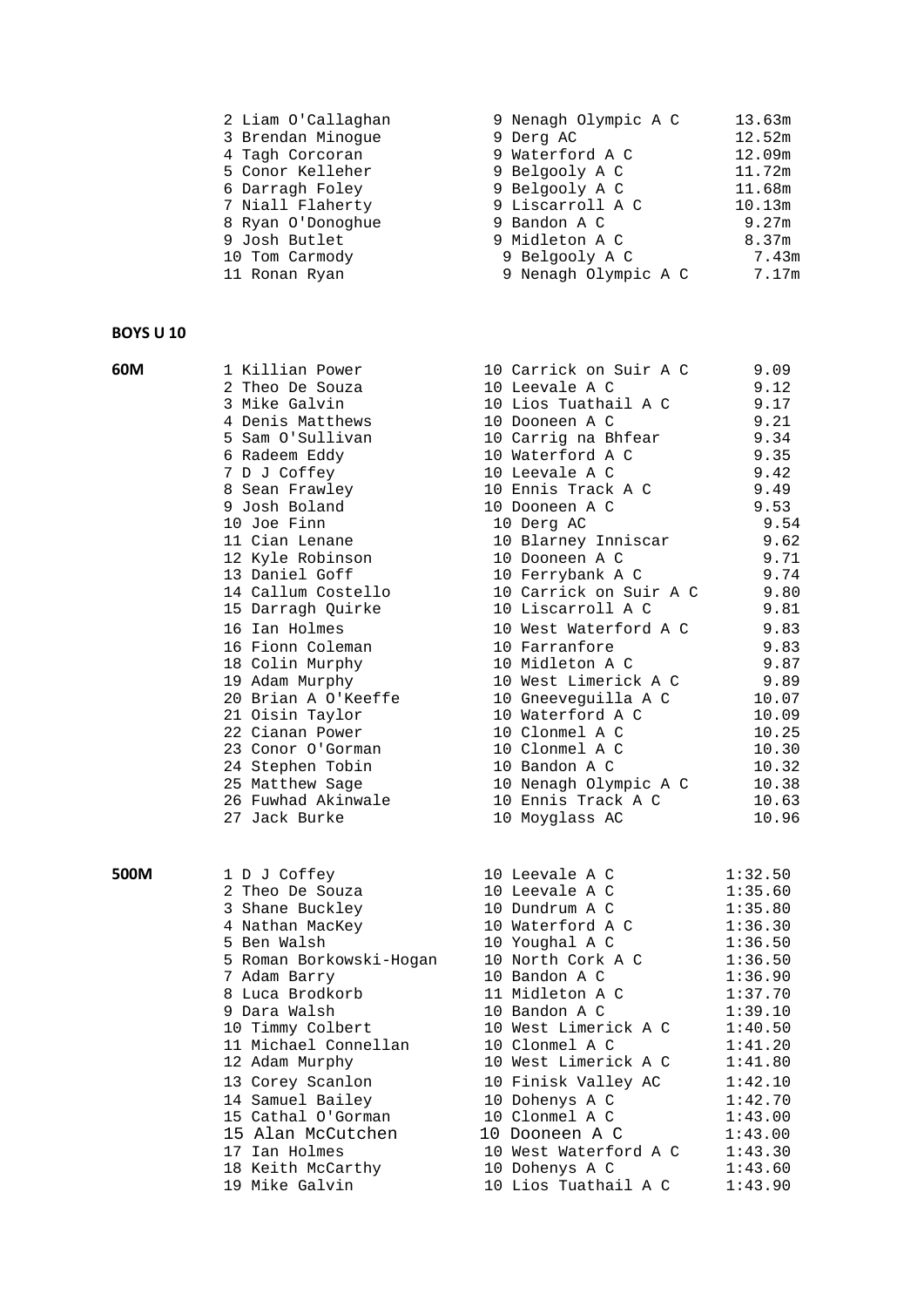20 Daire Ryan 21 Conor Creswell 22 Cian Lenane 23 Jude Buckley 24 Kyle Robinson 25 Bobby O'Riordan 26 Ross O'Carroll 27 Jack Prendergast 28 Joey O'Callaghan 29 Michael Brosnahan 30 Radeem Eddy 31 Mark O'Keeffe 32 Niall Connolly **LONG JUMP** 1 Joe Finn 10 Derg AC 3.83 2 Sean Frawley 3 Callum Costello 4 Josh Boland 4 Killian Power 6 John Murphy 6 Ben Walsh 8 Corey Scanlon 9 Luca Brodkorb 14 Nathan MacKey 15 Cian Lenane 16 Eoin Ryan. 18 Matthew Sage 18 Michael Connellan 18 Colin Murphy 21 Conor Creswell 22 Andrew Scanlon 23 Mark O'Keeffe 24 Stephen Tobin 26 Tyler White 26 Jude Buckley **TURBO** 1 John Murphy 2 Cian Crowley 3 Shane Buckley 4 Samuel Bailey 5 Dara Walsh 6 Timmy Colbert 7 Stephen Sheehan 8 Andrew Scanlon 10 Waterford A C 14.79m

| 10 North Cork A C     | 1:44.30 |
|-----------------------|---------|
| 10 Bandon A C         | 1:44.90 |
| 10 Blarney Inniscar   | 1:45.20 |
| 10 Youghal A C        | 1:47.10 |
| 10 Dooneen A C        | 1:50.10 |
| 10 Carrig na Bhfear   | 1:52.60 |
| 10 Dooneen A C        | 1:53.00 |
| 10 Finisk Valley AC   | 1:53.50 |
| 10 Riverstick         | 1:53.90 |
| 10 West Limerick A C  | 1:54.00 |
| 10 Waterford A C      | 1:54.10 |
| 10 Carrig na Bhfear   | 1:54.20 |
| 10 Nenagh Olympic A C | 1:55.20 |
|                       |         |

| T JOG FINN           | IO Derg AC             | 3.83m             |
|----------------------|------------------------|-------------------|
| 2 Sean Frawley       | 10 Ennis Track A C     | 3.64m             |
| 3 Callum Costello    | 10 Carrick on Suir A C | 3.61m             |
| 4 Josh Boland        | 10 Dooneen A C         | 3.56m             |
| 4 Killian Power      | 10 Carrick on Suir A C | 3.56m             |
| 6 John Murphy        | 10 Liscarroll A C      | 3.48m             |
| 6 Ben Walsh          | 10 Youghal A C         | 3.48m             |
| 8 Corey Scanlon      | 10 Finisk Valley AC    | 3.47m             |
| 9 Luca Brodkorb      | 10 Midleton A C        | 3.45m             |
| 10 Sam O'Sullivan    | 10 Carrig na Bhfear    | 3.43m             |
| 11 Cianan Power      | 10 Clonmel A C         | 3.32m             |
| 11 Cian Crowley      | 10 Bandon A C          | 3.32m             |
| 11 Daniel Goff       | 10 Ferrybank A C       | 3.32m             |
| 14 Nathan MacKey     | 10 Waterford A C       | 3.28m             |
| 15 Cian Lenane       | 10 Blarney Inniscar    | 3.27m             |
| 16 Eoin Ryan.        | 10 Ennis Track A C     | 3.24m             |
| 17 Ben Walshe        | 10 Nenagh Olympic A C  | 3.22m             |
| 18 Matthew Sage      | 10 Nenagh Olympic A C  | 3.21m             |
| 18 Michael Connellan | 10 Clonmel A C         | 3.21m             |
| 18 Colin Murphy      | 10 Midleton A C        | 3.21m             |
| 21 Conor Creswell    | 10 Bandon A C          | 3.18m             |
| 22 Andrew Scanlon    | 10 Waterford A C       | 3.17m             |
| 23 Mark O'Keeffe     | 10 Carrig na Bhfear    | 3.16m             |
| 24 Stephen Tobin     | 10 Bandon A C          | 3.07 <sub>m</sub> |
| 25 Kevin O'Connell   | 10 Bandon A C          | 3.05m             |
| 26 Tyler White       | 10 Dooneen A C         | 3.04m             |
| 26 Jude Buckley      | 10 Youghal A C         | 3.04m             |
| 28 Michael Brosnahan | 10 West Limerick A C   | 3.01 <sub>m</sub> |
| 29 Ross O'Carroll    | 10 Dooneen A C         | 3.00m             |
| 30 Alan McCutchen    | 10 Dooneen A C         | 2.95m             |
| 31 Darragh Quirke    | 10 Liscarroll A C      | 2.87m             |
| 32 Bobby O'Riordan   | 10 Carrig na Bhfear    | 2.81m             |
| 33 Stephen Sheehan   | 10 Liscarroll A C      | 2.72m             |
| 34 Oisin Cott        | 10 Midleton A C        | 2.71m             |
| 35 Jack Prendergast  | 10 Finisk Valley AC    | 2.70m             |
| 36 Denis Matthews    | 10 Dooneen A C         | 2.44m             |
| 37 Conor O'Gorman    | 10 Clonmel A C         | 2.32m             |
| 38 Cathal O~'Gorman  | 10 Clonmel A C         | 2.14m             |
|                      |                        |                   |
| 1 John Murphy        | 10 Liscarroll A C      | 19.30m            |
| 2 Cian Crowley       | 10 Bandon A C          | 19.21m            |
| 3 Shane Buckley      | 10 Dundrum A C         | 19.07m            |
| 4 Samuel Bailey      | 10 Dohenys A C         | 18.77m            |
| 5 Dara Walsh         | 10 Bandon A C          | 18.54m            |
| 6 Timmy Colbert      | 10 West Limerick A C   | 17.31m            |
| 7 Stephen Sheehan    | 10 Liscarroll A C      | 16.61m            |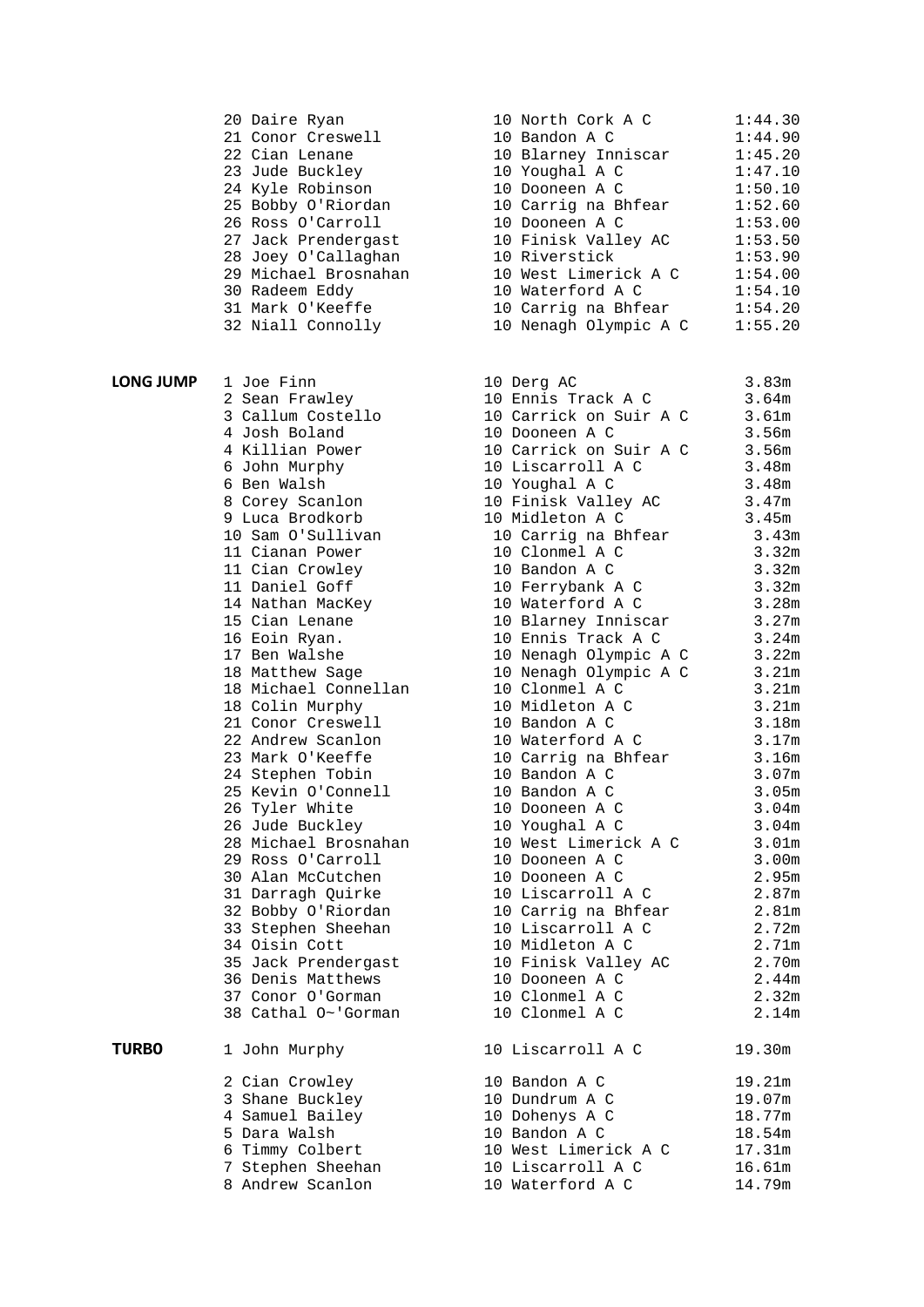| 9 Keith McCarthy    | 10 Dohenys A C        | 14.57m |  |
|---------------------|-----------------------|--------|--|
| 10 Niall Connolly   | 10 Nenagh Olympic A C | 13.92m |  |
| 11 Oisin Taylor     | 10 Waterford A C      | 12.90m |  |
| 12 Tyler White      | 10 Dooneen A C        | 12.60m |  |
| 13 Brian A O'Keeffe | 10 Gneeveguilla A C   | 12.56m |  |
| 14 Kevin O'Connell  | 10 Bandon A C         | 11.71m |  |
| 15 Jack Burke       | 10 Moyglass AC        | 11.69m |  |
| 16 Joey O'Callaghan | 10 Riverstick         | 9.61m  |  |
| 17 Oisin Cott       | 10 Midleton A C       | 8.18m  |  |
|                     |                       |        |  |

| 60M | 1 Sean Carmody      | 11 Belgooly A C        | 8.69CBP |
|-----|---------------------|------------------------|---------|
|     | 2 Kyle Ettoh        | 11 Grange Fermoy A C   | 8.74    |
|     | 3 Luke Butler       | 11 Midleton A C        | 8.79    |
|     | 4 Jed O'Dwyer       | 11 Dooneen A C         | 8.90    |
|     | 5 Eric Cunningham   | 11 Midleton A C        | 8.92    |
|     | 6 David Igwe        | 11 Ferrybank A C       | 8.93    |
|     | 7 Peter Kiely       | 11 Dooneen A C         | 8.96    |
|     | 8 Samuel Olaoye     | 11 Ennis Track A C     | 9.00    |
|     | 9 Bobby Byrne       | 11 Tralee Harriers A C | 9.10    |
|     | 10 Jack O'Callaghan | 11 Nenagh Olympic A C  | 9.13    |
|     | 11 George Alamu     | 11 Midleton A C        | 9.17    |
|     | 12 Conor Walsh      | 11 Tramore A C         | 9.19    |
|     | 13 Oisin Minogue    | 11 Derg AC             | 9.22    |
|     | 14 Joshua Adedeji   | 11 Dooneen A C         | 9.26    |
|     | 15 Cathal Barry     | 11 Riverstick          | 9.28    |
|     | 16 Mathew Hardy     | 11 Borrisokane A C     | 9.33    |
|     | 17 Daniel Walker    | 11 Limerick A C        | 9.43    |
|     | 18 Darragh Enright  | 11 Dooneen A C         | 9.50    |
|     | 19 Joel Joseph      | 11 Midleton A C        | 9.52    |
|     | 20 Praise Wenegieme | 11 Belgooly A C        | 9.55    |
|     | 21 Timmy Wilk       | 11 Ballymore Cobh A C  | 9.60    |
|     | 22 Cian Walsh       | 11 Bandon A C          | 9.61    |
|     | 23 Luke Hession     | 11 Limerick A C        | 9.65    |
|     | 24 Thomas Charles   | 11 Clonmel A C         | 9.75    |
|     | 25 Jonathan Walsh   | 11 Riverstick          | 9.83    |
|     | 26 Bobby Smith      | 11 Dooneen A C         | 9.97    |
|     | 27 Ben Kiely        | 11 Tramore A C         | 9.99    |
|     | 28 Conor Golden     | 11 Ferrybank A C       | 10.01   |
|     | 28 David O'Donoghue | 11 Bandon A C          | 10.01   |
|     | 30 Johan Dalton     | 11 Riverstick          | 10.12   |
|     | 31 David Healy      | 11 Riverstick          | 10.18   |
|     | 32 Niall Connolly   | 11 Tramore A C         | 10.20   |
|     | 33 Oisin Shelly     | 11 Moyglass AC         | 10.23   |
|     | 34 Liam O'Connor    | 11 Youghal A C         | 10.28   |
|     | 35 Mathew Carroll   | 11 Limerick A C        | 10.39   |
|     | 36 Luke Ryan        | 11 Moyglass AC         | 10.50   |
|     | 37 Brian Kiely      | 11 Leevale A C         | 10.52   |
|     | 38 Cal O'Riordan    | 11 Courceys A C        | 10.66   |
|     | 39 Cathal Heafey    | 11 Clonmel A C         | 10.77   |
|     | 40 Dylan Cusack     | 11 Ferrybank A C       | 11.16   |

| 600M | <u>l Joe Eqan</u> | 11 Moycarkey C/Cro    | $1:49.27$ CBP |
|------|-------------------|-----------------------|---------------|
|      | 2 Cian Hodgins    | 11 Nenagh Olympic A C | 1:49.70       |
|      | 3 Jack O'Neill    | 11 St Cronans A C     | 1:50.70       |
|      | 4 Samuel Olaoye   | 11 Ennis Track A C    | 1:52.42       |
|      | 5 Tom Halley      | 11 Tramore A C        | 1:52.91       |
|      | 6 Eoghan Cassidy  | 11 Bandon A C         | 1:54.24       |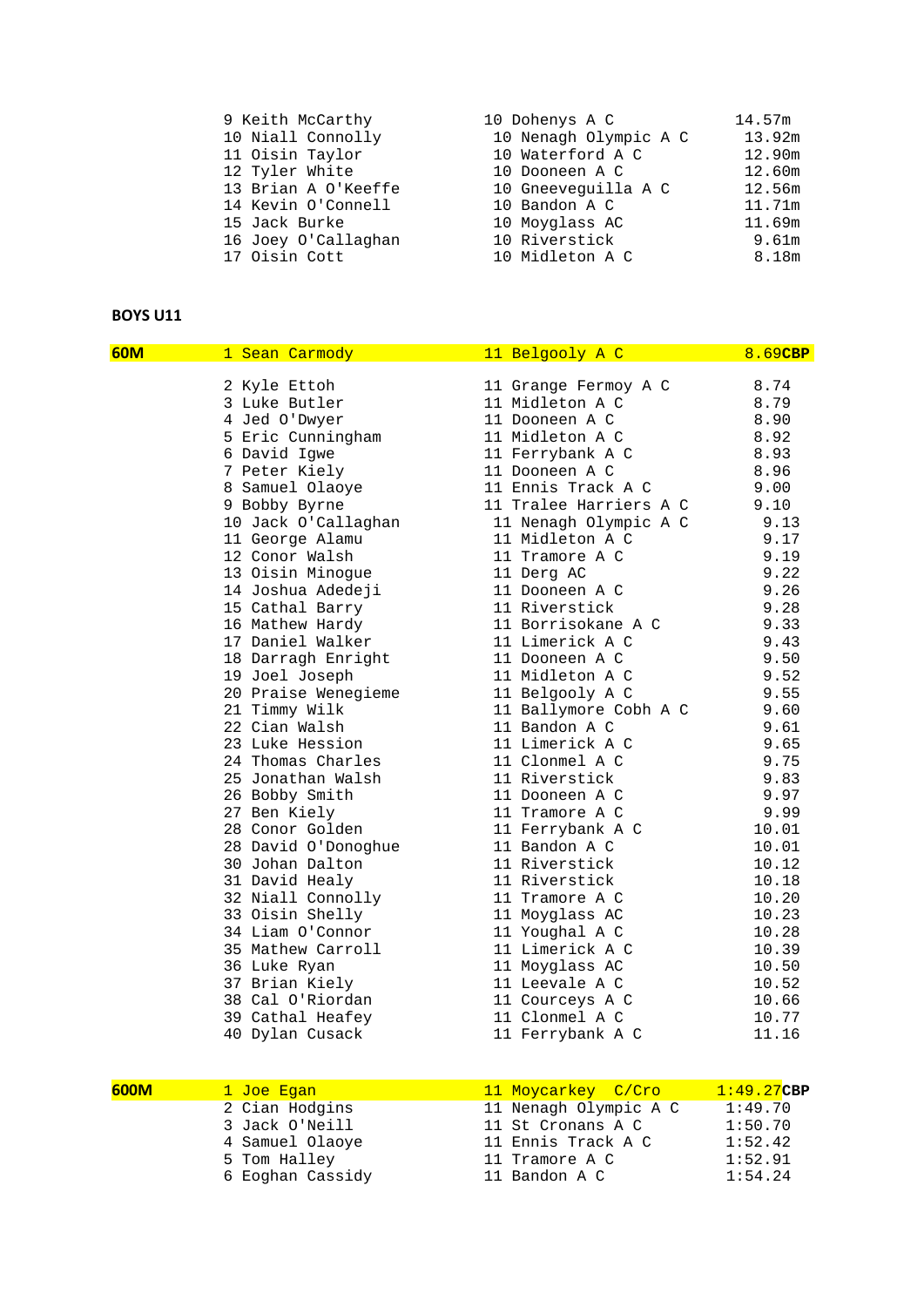7 Alex Hennigan 1<br>8 Cian Nevlon 1:55.17 8 Cian Neylon 11<br>9 Cormac Dillon 1 9 Cormac Dillon 12 Brian Cott 17 Luke Butler 22 Jonathan Walsh 34 Michael Dunsworth 39 Mark Shanahan 42 Brian Kiely 11 Leevale A C 2:18.27 **LONG JUMP** 1 Alex Hennigan

| 2 Kyle Ettoh        |
|---------------------|
| 3 Sean Carmody      |
| 4 Conor Walsh       |
| 5 David Igwe        |
| 6 George Alamu      |
| 7 Jack O'Callaghan  |
| 7 Jed O'Dwyer       |
| 9 Martin Frawley    |
| 10 Joe Egan         |
| 11 Tom Halley       |
| 12 Cian Hodgins     |
| 13 Killian Bergin   |
| 14 Mathew Hardy     |
| 14 Bobby Byrne      |
| 16 Mark Corcoran    |
| 17 Diarmuid Collins |
| 18 Joel Joseph      |
| 18 Brian Cott       |
| 18 Eric Cunningham  |
| 21 Odhran McGrath   |
| 22 Bobby Smith      |
| 22 Dylan Carroll    |
| 24 Mark Shanahan    |
| 25 Eoin Lahiffe     |

| 7 Alex Hennigan      | 11 Killarney Valley AC      | 1:55.17  |
|----------------------|-----------------------------|----------|
| 8 Cian Neylon        | 11 Marian A C               | 1:55.47  |
| 9 Cormac Dillon      | 11 Lios Tuathail A C        | 1:55.78  |
| 10 Conor Frawley     | 11 North Cork A C           | 1:55.95  |
| 11 Odhran McGrath    | 11 Clonmel A C              | 1:57.21  |
| 12 Brian Cott        | 11 Midleton A C             | 1:58.02  |
| 13 Martin Frawley    | 11 Ennis Track A C          | 1:58.68  |
| 14 Sean Deasy        | 11 Bandon A C               | 1:59.71  |
| 15 Thomas McGuire    | 11 Ennis Track A C          | 2:00.12  |
| 16 Eoin Lahiffe      | 11 Ennis Track A C          | 2:01.17  |
| 17 Luke Butler       | 11 Midleton A C             | 2:01.22  |
| 18 Luke Hession      | 11 Limerick A C             | 2:01.89  |
| 19 Ben Kiely         | 11 Tramore A C              | 2:02.29  |
| 20 Cody Kok          | 11 North Cork A C           | 2:02.95  |
| 21 David Healy       | 11 Riverstick               | 2:03.02  |
| 22 Jonathan Walsh    | 11 Riverstick               | 2:03.41  |
| 23 Liam O'Connor     | 11 Youghal A C              | 2:03.74  |
| 23 Conor Payne       | 11 Bandon A C               | 2:03.74  |
| 25 Darragh Enright   | 11 Dooneen A C              | 2:03.85  |
| 26 Mark Corcoran     | 11 Clonmel A C              | 2:03.92  |
| 27 Dylan Carroll     | 11 Templemore A C           | 2:06.40  |
| 28 Cathal Murphy     | 11 Tralee Harriers A C      | 2:06.70  |
| 29 Mathew Carroll    | 11 Limerick A C             | 2:07.27  |
| 30 Diarmuid Coleman  | 11 Derg AC                  | 2:07.98  |
| 31 Tommie O'Driscoll | 11 Limerick A C             | 2:08.56  |
| 32 Killian Bergin    | 11 Templemore A C           | 2:08.80  |
| 33 Finbarr Kennelly  | 11 Killarney Valley AC      | 2:09.08  |
| 34 Michael Dunsworth | 11 Lios Tuathail A C        | 2:09.27  |
| 35 Gavin Ryan        | 11 Nenagh Olympic A C       | 2:09.29  |
| 36 Cal O'Riordan     | 11 Courceys A C             | 2:09.50  |
| 37 Diarmuid Collins  | 11 Dooneen A C              | 2:09.66  |
| 38 Cathal Barry      | 11 Riverstick               | 2:10.37  |
| 39 Mark Shanahan     | 11 Tramore A C              | 2:10.56  |
| 40 Cathal Mangan     | 11 Dooneen A C              | 2:11.01  |
| 41 Rian O'Luasa      | 11 Carrig na Bhfear         | 2:15.40  |
| 12.5                 | $11$ I correlation $\alpha$ | 2.10, 27 |

| 1 Alex Hennigan                                          | 11 Killarney Valley AC       | 4.12m |  |
|----------------------------------------------------------|------------------------------|-------|--|
| 2 Kyle Ettoh                                             | 11 Grange Fermoy A C         | 4.06m |  |
| 3 Sean Carmody                                           | 11 Belgooly A C 3.89m        |       |  |
| 4 Conor Walsh                                            | 11 Tramore A C               | 3.82m |  |
| 5 David Iqwe                                             | 11 Ferrybank A C 3.81m       |       |  |
| 6 George Alamu                                           | 11 Midleton A C              | 3.80m |  |
| 7 Jack O'Callaghan                                       | 11 Nenagh Olympic A C 3.79m  |       |  |
| 7 Jed O'Dwyer                                            | 11 Dooneen A C<br>3.79m      |       |  |
| 9 Martin Frawley                                         | 11 Ennis Track A C 3.73m     |       |  |
| 10 Joe Egan                                              | 11 Moycarkey C/Cro 3.69m     |       |  |
| 11 Tom Halley                                            | 11 Tramore A C               | 3.67m |  |
| 12 Cian Hodgins                                          | 11 Nenagh Olympic A C 3.65m  |       |  |
| 13 Killian Bergin                                        | 11 Templemore A C 3.62m      |       |  |
| 14 Mathew Hardy                                          | 11 Borrisokane A C 3.53m     |       |  |
| 14 Bobby Byrne                                           | 11 Tralee Harriers A C 3.53m |       |  |
| 16 Mark Corcoran                                         | 11 Clonmel A C               | 3.48m |  |
| 17 Diarmuid Collins                       11 Dooneen A C |                              | 3.35m |  |
| 18 Joel Joseph                                           | 11 Midleton A C              | 3.32m |  |
| 18 Brian Cott                                            | 11 Midleton A C              | 3.32m |  |
| 18 Eric Cunningham                       11 Midleton A C |                              | 3.32m |  |
| 21 Odhran McGrath                                        | 11 Clonmel A C               | 3.31m |  |
| 22 Bobby Smith                                           | 11 Dooneen A C               | 3.28m |  |
| 22 Dylan Carroll                                         | 11 Templemore A C            | 3.28m |  |
| 24 Mark Shanahan                                         | 11 Tramore A C               | 3.25m |  |
| 25 Eoin Lahiffe                                          | 11 Ennis Track A C           | 3.16m |  |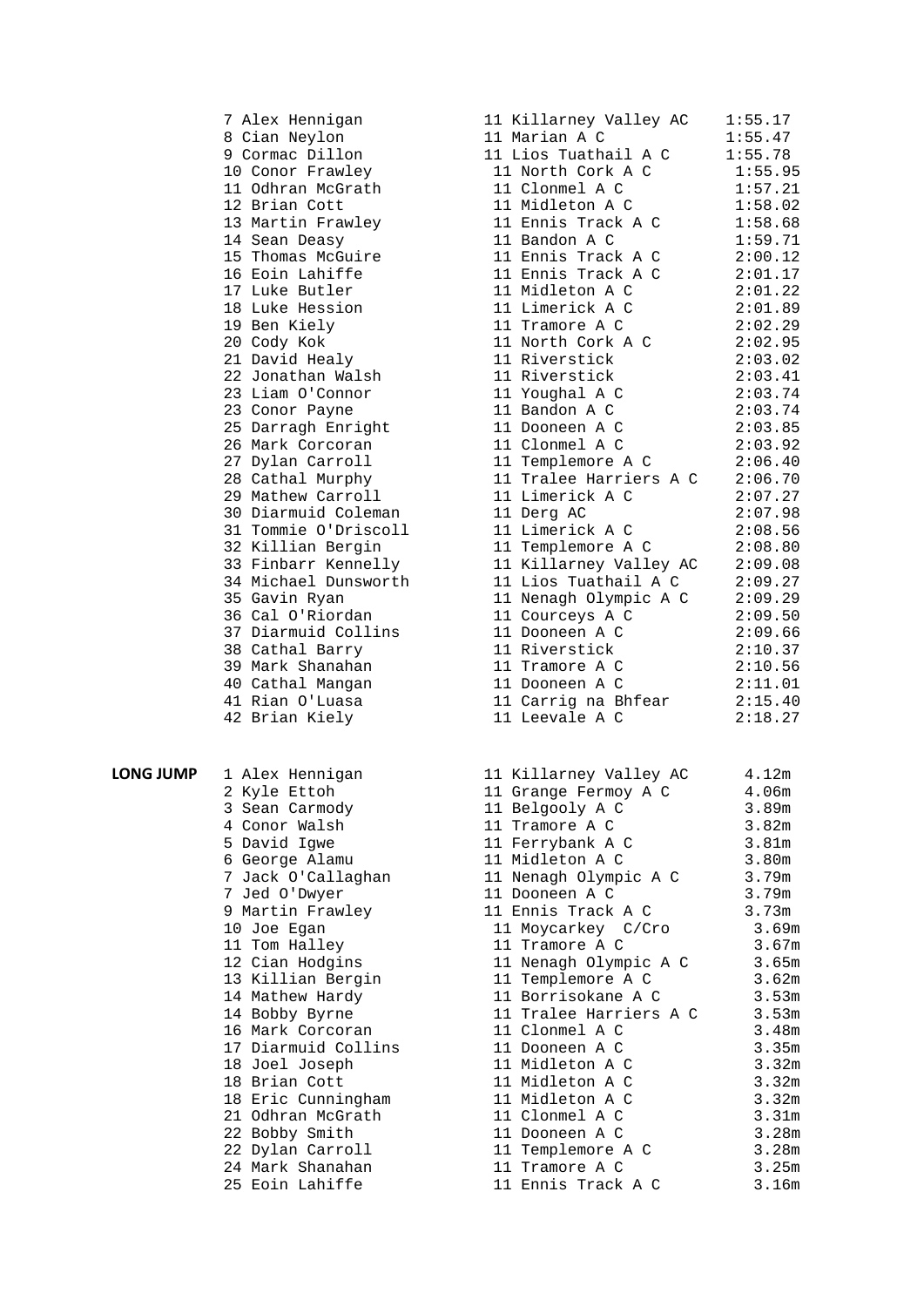- 
- 
- 
- 
- 
- 
- 
- 
- 26 Timmy Wilk 11 Ballymore Cobh A C 3.10m<br>27 Thomas McGuire 11 Ennis Track A C 3.04m 22 Thomas McGuire 1<br>11 Ennis Track A C 3.04m<br>11 Belgooly A C 3.99m 28 Praise Wenegieme 11 Belgooly A C 2.99m<br>29 Finbarr Kennelly 11 Killarney Valley AC 2.93m 29 Finbarr Kennelly 11 Killarney Valley AC 2.93m<br>30 David Scanlon 11 Waterford A C 2.87m 11 Waterford A C  $2.87$ m<br>11 Dooneen A C  $2.86$ m 31 Peter Kiely 11 Dooneen A C 2.86m 11 Carrig na Bhfear 33 Eoin Cuddihy 11 Waterford A C 2.68m 33 Thomas Charles 11 Clonmel A C 2.68m<br>35 Cathal Heafey 11 Clonmel A C 2.99m 35 Cathal Heafey 11 Clonmel A C 1.99m

| <b>TURBO</b> | 1 Eoghan Cassidy   | 11 Bandon A C          | $26.54m$ CBP |
|--------------|--------------------|------------------------|--------------|
|              | 2 Oisin Minoque    | 11 Derg AC             | 23.05m       |
|              | 3 David O'Donoghue | 11 Bandon A C          | 22.89m       |
|              | 4 Conor Payne      | 11 Bandon A C          | 21.24m       |
|              | 5 David Scanlon    | 11 Waterford A C       | 20.01m       |
|              | 6 Cathal Murphy    | 11 Tralee Harriers A C | 19.53m       |
|              | 7 Gavin Ryan       | 11 Nenagh Olympic A C  | 18.27m       |
|              | 8 Cian Walsh       | 11 Bandon A C          | 16.89m       |
|              | 9 Cian Neylon      | 11 Marian A C          | 15.99m       |
|              | 10 Luke Ryan       | 11 Moyglass AC         | 15.91m       |
|              | 11 Eoin Cuddihy    | 11 Waterford A C       | 13.46m       |
|              | 12 Oisin Shelly    | 11 Moyglass AC         | 12.66m       |
|              | 13 Johan Dalton    | 11 Riverstick          | 9.27m        |
|              | 14 Joshua Adedeji  | 11 Dooneen A C         | 9.21m        |

|                  | 60M 1 Kelvin O'Carroll<br>2 Billy O'Riordan<br>3 Glory Wenegieme<br>4 Will Pickup<br>5 Danny Kelly<br>6 Oisin Pepper<br>6 James Saqe<br>8 Jack Callanan<br>9 Jack O'Neill<br>10 Ross Corkery<br>11 Samuel Itaire<br>11 Conor Calinan<br>13 Efe Opuoro<br>14 Sean O'Connor<br>15 Colin Murphy | 12 Dooneen A C<br>12 Courceys A C<br>12 Belgooly A C<br>12 Courceys A C 8.78 8.65<br>12 Belgooly A C<br>12 Nenagh Olympic A C 8.90 8.90<br>12 Nenagh Olympic A C 8.87 8.90<br>12 Bandon A C<br>12 Skibbereen A C<br>12 Belgooly A C<br>12 Waterford A C<br>12 Leevale A C<br>12 Ennis Track A C 9.07<br>12 Youghal A C<br>12 Belgooly A C                                                                                                      | 8.66<br>8.75<br>8.69<br>8.58<br>8.80<br>8.94<br>8.95<br>9.04<br>9.04<br>9.10<br>9.11                     | 8.55<br>8.60<br>8.63<br>8.69<br>8.98                                      |  |
|------------------|----------------------------------------------------------------------------------------------------------------------------------------------------------------------------------------------------------------------------------------------------------------------------------------------|------------------------------------------------------------------------------------------------------------------------------------------------------------------------------------------------------------------------------------------------------------------------------------------------------------------------------------------------------------------------------------------------------------------------------------------------|----------------------------------------------------------------------------------------------------------|---------------------------------------------------------------------------|--|
|                  | 15 Cian O'Boyle<br>600M 1 Cian Spillane<br>2 Diarmuid Healy<br>3 Billy O'Riordan<br>4 Will Pickup<br>5 Niall Murphy<br>6 Callum McCourt<br>7 Jack O'Neill<br>8 Aiden O'Dwyer                                                                                                                 | 12 Marian A C<br>12 Farranfore<br>12 Midleton A C<br>12 Courceys A C<br>12 Courceys A C<br>12 St Cronans A C<br>12 Bandon A C<br>12 Skibbereen A C<br>12 Nenagh Olympic A C                                                                                                                                                                                                                                                                    | 9.11<br>1:50.15<br>1:49.89<br>$1:48.98$ $1:47.57$<br>1:54.78<br>1:52.34<br>1:54.45<br>1:53.36<br>1:54.05 | 1:45.52<br>1:45.97<br>1:47.73<br>1:52.39<br>1:53.01<br>1:54.70<br>2:02.76 |  |
| <b>LONG JUMP</b> | 1 Danny Kelly                                                                                                                                                                                                                                                                                | 12 Belgooly A C<br>$10.35 \times 10^{-1} \times 10^{-1} \times 10^{-1} \times 10^{-1} \times 10^{-1} \times 10^{-1} \times 10^{-1} \times 10^{-1} \times 10^{-1} \times 10^{-1} \times 10^{-1} \times 10^{-1} \times 10^{-1} \times 10^{-1} \times 10^{-1} \times 10^{-1} \times 10^{-1} \times 10^{-1} \times 10^{-1} \times 10^{-1} \times 10^{-1} \times 10^{-1} \times 10^{-1} \times 10^{-1} \times 10^{-1} \times 10^{-1} \times 10^{-1$ |                                                                                                          | 4.39m                                                                     |  |

2 Oisin Pepper 12 Nenagh Olympic A C 4.33m<br>3 Jack Corcoran 12 Waterford A C 4.18m 12 Waterford A C 4.18m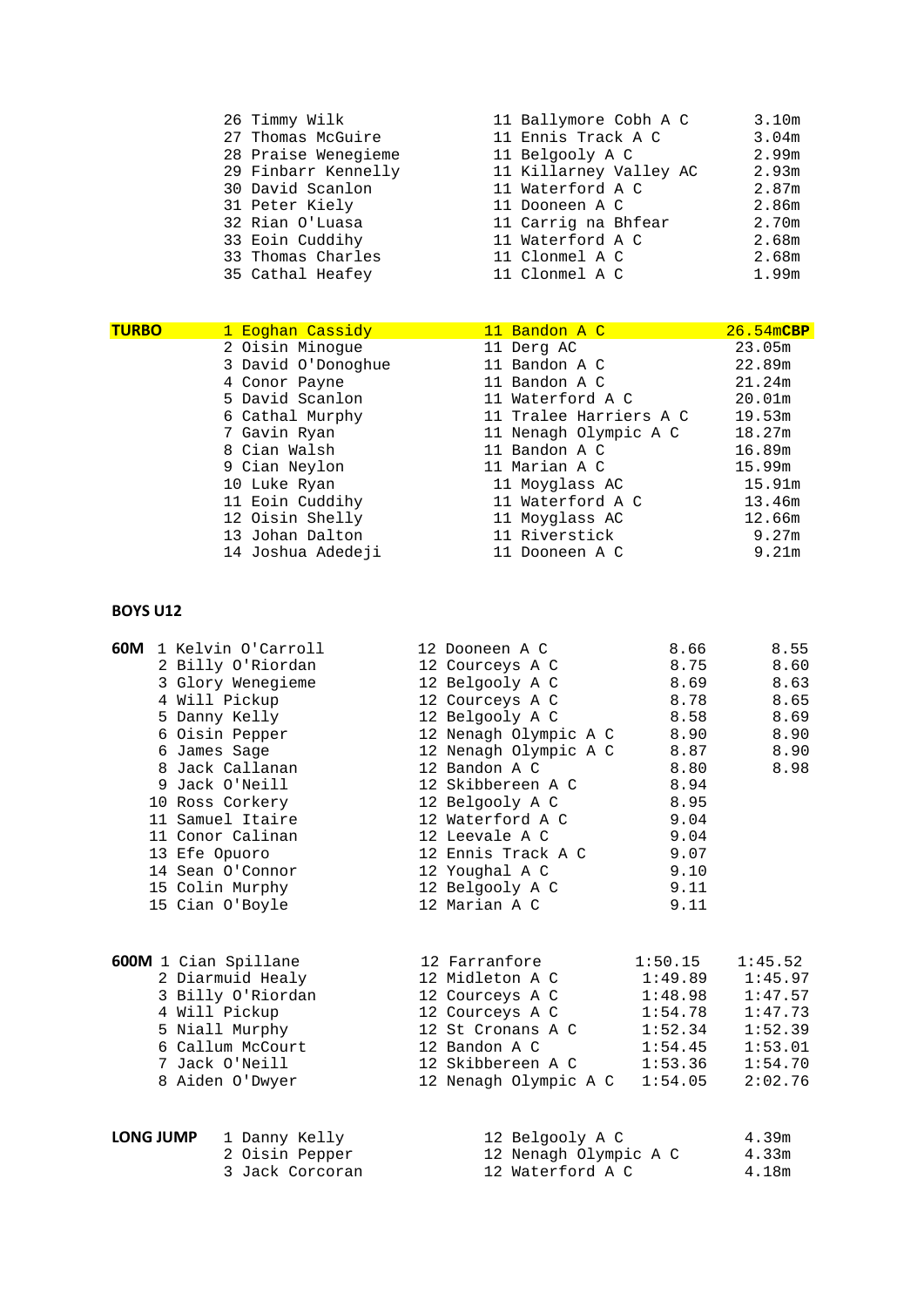|              | 4 Colin Ryan<br>5 Will Pickup<br>6 Ross Corkery<br>6 Noah McConway<br>8 Sean Kavanagh<br>9 Conn Williams<br>10 James Sage<br>11 Sean O'Connor<br>12 Alex Ademola<br>13 Samuel Itaire<br>14 Colin Murphy<br>14 Aaron Brodkorb<br>16 Callum McCourt<br>17 Conor Calinan<br>18 Eoin O'Connor<br>19 Billy O'Riordan<br>19 Efe Opuoro<br>21 Dylan Peters<br>22 Jack O'Neill<br>23 Alex Cunningham<br>24 David Cremin<br>24 Sean Cussen<br>26 Samuel Olugbue<br>27 Aaron Ryan<br>28 Darragh O'Sullivan | 12 Ennis Track A C<br>12 Courceys A C<br>12 Belgooly A C<br>12 St Cronans A C<br>12 Midleton A C<br>12 West Waterford A C<br>12 Nenagh Olympic A C 3.80m<br>12 Youghal A C<br>12 Leevale A C<br>12 Waterford A C<br>12 Belgooly A C<br>12 Midleton A C<br>12 Bandon A C<br>12 Leevale A C<br>12 Old Abbey A C<br>12 Courceys A C<br>12 Ennis Track A C<br>12 Carrick on Suir A C<br>12 Skibbereen A C<br>12 Belgooly A C<br>12 Midleton A C<br>12 Old Abbey A C<br>12 Leevale A C<br>12 Nenagh Olympic A C<br>12 Dooneen A C | 4.10m<br>4.09m<br>4.08m<br>4.08m<br>3.95m<br>3.82m<br>3.79m<br>3.75m<br>3.67m<br>3.66m<br>3.66m<br>3.62m<br>3.60m<br>3.54m<br>3.35m<br>3.35m<br>3.34m<br>3.31 <sub>m</sub><br>3.30 <sub>m</sub><br>3.29m<br>3.29m<br>3.24m<br>3.16m<br>3.10m |  |
|--------------|--------------------------------------------------------------------------------------------------------------------------------------------------------------------------------------------------------------------------------------------------------------------------------------------------------------------------------------------------------------------------------------------------------------------------------------------------------------------------------------------------|------------------------------------------------------------------------------------------------------------------------------------------------------------------------------------------------------------------------------------------------------------------------------------------------------------------------------------------------------------------------------------------------------------------------------------------------------------------------------------------------------------------------------|----------------------------------------------------------------------------------------------------------------------------------------------------------------------------------------------------------------------------------------------|--|
| <b>TURBO</b> | 1 Ben Connolly<br>2 Jack Cullen<br>3 Colin Curran<br>4 Diarmuid Healy<br>5 Conor Ryan<br>6 Noah McConway<br>7 Will Pickup<br>8 Patrick O'Flynn<br>9 Michael Roe<br>10 Oisin Pepper<br>11 Aaron Brodkorb<br>12 Oran Ryan<br>13 Darragh O'Sullivan<br>14 Aaron Ryan<br>15 Geoffrey Joy O'Regan                                                                                                                                                                                                     | 12 Nenagh Olympic A C<br>12 Bandon A C<br>12 Shannon A C<br>12 Midleton A C<br>12 Bandon A C<br>12 St Cronans A C<br>12 Courceys A C<br>12 North Cork A C<br>12 Midleton A C<br>12 Nenagh Olympic A C<br>12 Midleton A C<br>12 Templemore A C<br>12 Dooneen A C<br>12 Nenagh Olympic A C<br>12 Sunhil                                                                                                                                                                                                                        | 27.01m<br>26.70m<br>25.11m<br>24.71m<br>23.46m<br>22.52m<br>22.30m<br>22.15m<br>20.02m<br>17.64m<br>17.40m<br>14.93m<br>14.54m<br>11.13m<br>11.12m                                                                                           |  |
| SHOT         | 1 Jack Cullen<br>2 Michael Roe<br>3 Ruairi Tobin Allen<br>4 Noah McConway<br>5 Patrick O'Flynn<br>6 Ben Connolly<br>6 Conor Cummins<br>8 Oisin Pepper<br>9 Jack O'Neill<br>10 Oran Ryan<br>11 Scott White<br>12 James Sage<br>13 Jeff Halley<br>14 Austin Ross                                                                                                                                                                                                                                   | 12 Bandon A C<br>12 Midleton A C<br>12 Fanahan McSweene<br>12 St Cronans A C<br>12 North Cork A C<br>12 Nenagh Olympic A C<br>12 Ferrybank A C<br>12 Nenagh Olympic A C<br>12 Skibbereen A C<br>12 Templemore A C<br>12 Dooneen A C<br>12 Nenagh Olympic A C<br>12 Tramore A C<br>12 Borrisokane A C                                                                                                                                                                                                                         | 8.26 <sub>m</sub><br>8.16m<br>8.03 <sub>m</sub><br>7.88m<br>7.79m<br>7.35m<br>7.35m<br>7.27m<br>7.00m<br>6.70m<br>6.64m<br>6.38m<br>6.09m<br>4.81m                                                                                           |  |
| HIGH JUMP    | 1 Sean Condon<br>2 Geoffrey Joy O'Regan                                                                                                                                                                                                                                                                                                                                                                                                                                                          | 12 Leevale A C<br>12 Sunhil                                                                                                                                                                                                                                                                                                                                                                                                                                                                                                  | 1.40m<br>1.35m                                                                                                                                                                                                                               |  |

| é, | EIIIIIS ILACA A C     | <b>±.⊥∪</b> щ |
|----|-----------------------|---------------|
|    | ? Courceys A C        | 4.09m         |
|    | Belgooly A C          | 4.08m         |
|    | St Cronans A C        | 4.08m         |
|    | Midleton A C          | 3.95m         |
|    | West Waterford A C    | 3.82m         |
|    | .2 Nenagh Olympic A C | 3.80m         |
|    | .2 Youghal A C        | 3.79m         |
|    | .2 Leevale A C        | 3.75m         |
|    | .2 Waterford A C      | 3.67m         |
|    | .2 Belgooly A C       | 3.66m         |
|    | .2 Midleton A C       | 3.66m         |
|    | .2 Bandon A C         | 3.62m         |
|    | .2 Leevale A C        | 3.60m         |
|    | .2 Old Abbey A C      | 3.54m         |
|    | 2 Courceys A C        | 3.35m         |
|    | .2 Ennis Track A C    | 3.35m         |
|    | 2 Carrick on Suir A C | 3.34m         |
|    | .2 Skibbereen A C     | 3.31m         |
|    | .2 Belgooly A C       | 3.30m         |
|    | .2 Midleton A C       | 3.29m         |
|    | .2 Old Abbey A C      | 3.29m         |
|    | .2 Leevale A C        | 3.24m         |
|    | 2 Nenagh Olympic A C  | 3.16m         |
|    | .2 Dooneen A C        | 3.10m         |
|    |                       |               |

| 12 Nenagh Olympic A C | 27.01m |
|-----------------------|--------|
| 12 Bandon A C         | 26.70m |
| 12 Shannon A C        | 25.11m |
| 12 Midleton A C       | 24.71m |
| 12 Bandon A C         | 23.46m |
| 12 St Cronans A C     | 22.52m |
| 12 Courceys A C       | 22.30m |
| 12 North Cork A C     | 22.15m |
| 12 Midleton A C       | 20.02m |
| 12 Nenagh Olympic A C | 17.64m |
| 12 Midleton A C       | 17.40m |
| 12 Templemore A C     | 14.93m |
| 12 Dooneen A C        | 14.54m |
| 12 Nenagh Olympic A C | 11.13m |
| 12 Sunhil             | 11.12m |

| 12 Bandon A C         | 8.26m |
|-----------------------|-------|
| 12 Midleton A C       | 8.16m |
| 12 Fanahan McSweene   | 8.03m |
| 12 St Cronans A C     | 7.88m |
| 12 North Cork A C     | 7.79m |
| 12 Nenagh Olympic A C | 7.35m |
| 12 Ferrybank A C      | 7.35m |
| 12 Nenagh Olympic A C | 7.27m |
| 12 Skibbereen A C     | 7.00m |
| 12 Templemore A C     | 6.70m |
| 12 Dooneen A C        | 6.64m |
| 12 Nenagh Olympic A C | 6.38m |
| 12 Tramore A C        | 6.09m |
| 12 Borrisokane A C    | 4.81m |
|                       |       |

| 12 Leevale A C |  | 1.40m |
|----------------|--|-------|
| 12 Sunhil      |  | 1.35m |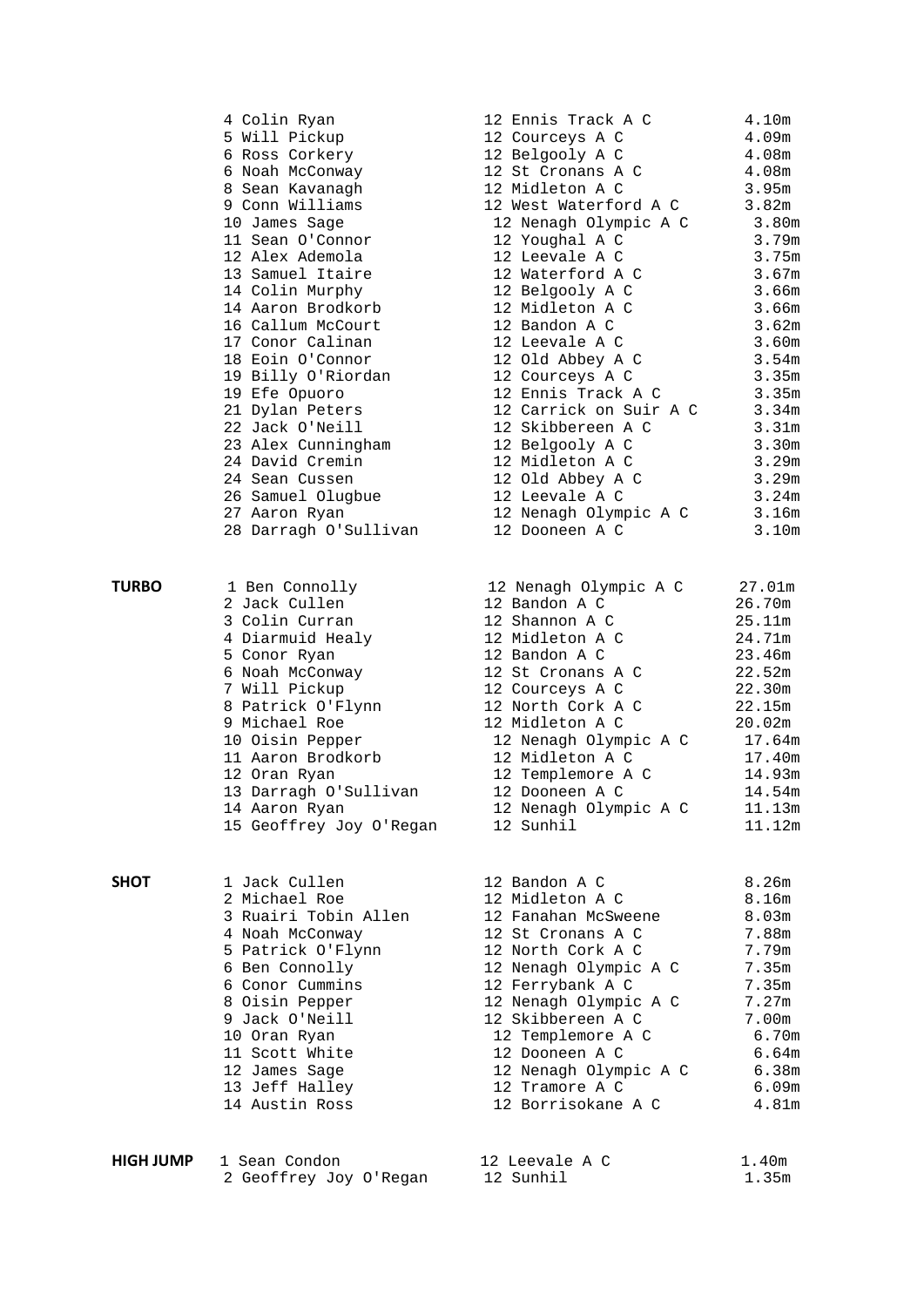| 3 Sean Kavanagh       | 12 Midleton A C       | J1.35m            |
|-----------------------|-----------------------|-------------------|
| 4 Sean O'Connor       | 12 Youghal A C        | J1.35m            |
| 5 Danny Kelly         | 12 Belgooly A C       | 1.30m             |
| 6 Noah McConway       | 12 St Cronans A C     | 1.25m             |
| 6 Jeff Halley         | 12 Tramore A C        | 1.25m             |
| 6 Glory Wenegieme     | 12 Belgooly A C       | 1.25m             |
| 9 Cian O'Boyle        | 12 Marian A C         | 1.20m             |
| 9 Conor Calinan       | 12 Leevale A C        | 1.20m             |
| 9 Oisin Pepper        | 12 Nenagh Olympic A C | 1.20m             |
| 9 Jack Corcoran       | 12 Waterford A C      | 1.20m             |
| 9 Alex Ademola        | 12 Leevale A C        | 1.20m             |
| 9 Ross Corkery        | 12 Belgooly A C       | 1.20m             |
| 9 Samuel Itaire       | 12 Waterford A C      | 1.20m             |
| 16 Austin Ross        | 12 Borrisokane A C    | 1.15m             |
| 17 Jack Callanan      | 12 Bandon A C         | 1.10 <sub>m</sub> |
| 17 Ruairi Tobin Allen | 12 Fanahan McSweene   | 1.10 <sub>m</sub> |
|                       |                       |                   |

| <b>HURDLES</b> | 1 Reece Ademola     | 13 Leevale A C         | 9.77CBP |
|----------------|---------------------|------------------------|---------|
|                | 2 James Ezeonu      | 13 Midleton A C        | 9.78    |
|                | 3 Hugh Collins      | 13 Leevale A C         | 9.80    |
|                | 4 Armand Schoeman   | 13 Templemore A C      | 9.83    |
|                | 5 Shane Fitzgerald  | 13 St Marys A C        | 10.27   |
|                | 6 Padraic Hassett   | 13 Nenagh Olympic A C  | 10.36   |
|                | 7 Jack Greaney      | 13 Gneeveguilla A C    | 10.47   |
|                | 8 Tessy Lawal       | 13 Dooneen A C         | 10.57   |
| 80M            | 1 Reece Ademola     | 13 Leevale A C         | 10.72   |
|                | 2 Conor Commane     | 13 Tralee Harriers A C | 10.78   |
|                | 3 Hugh Collins      | 13 Leevale A C         | 11.00   |
|                | 4 James Ezeonu      | 13 Midleton A C        | 11.02   |
|                | 5 Ciaran O'Sullivan | 13 St Marys A C        | 11.44   |
|                | 6 Shane Fitzgerald  | 13 St Marys A C        | 11.50   |
|                |                     | 13 Dooneen A C         | 11.58   |

| 600M | 1 Nathan Cremin  | 13 St Marys A C     | 1:46.14 | 1:43.93 |  |
|------|------------------|---------------------|---------|---------|--|
|      | 2 Diarmuid Fahy  | 13 Kilmurry Ibc/N C | 1:46.86 | 1:45.04 |  |
|      | 3 Jack O'Leary   | 13 Gneeveguilla A C | 1:49.38 | 1:45.60 |  |
|      | 4 Callum Hurley  | 13 Ferrybank A C    | 1:48.12 | 1:46.75 |  |
|      | 5 Mark Hanrahan  | 13 Ennis Track A C  | 1:47.39 | 1:46.98 |  |
|      | 6 John O'Flynn   | 13 North Cork A C   | 1:49.83 | 1:48.06 |  |
|      | 7 Jack O'Connor  | 13 Dooneen A C      | 1:51.60 | 1:51.31 |  |
|      | 8 Keelan Crowley | 13 Bandon A C       | 1:52.66 | 1:53.86 |  |

| <b>HIGH JUMP</b> | 1 Reece Ademola     | 13 Leevale A C        | 1.61mCBP          |
|------------------|---------------------|-----------------------|-------------------|
|                  | 2 Ciaran O'Sullivan | 13 St Marys A C       | 1.40 <sub>m</sub> |
|                  | 3 Shane Fitzgerald  | 13 St Marys A C       | 1.40m             |
|                  | 4 Johnny Deasy      | 13 Belgooly A C       | 1.40 <sub>m</sub> |
|                  | 5 Padraic Hassett   | 13 Nenagh Olympic A C | 1.35m             |
|                  | 6 Evan Hayes        | 13 Waterford A C      | 1.30m             |
|                  | 6 Eoghan Nash       | 13 Belgooly A C       | 1.30 <sub>m</sub> |
|                  | 8 Jack Duggan       | 13 Fanahan McSweene   | 1.20 <sub>m</sub> |
|                  | 8 Dillon Ryan       | 13 Moycarkey C/Cro    | 1.20 <sub>m</sub> |
|                  | 10 Brian Guina      | 13 St Marys A C       | 1.15m             |
|                  |                     |                       |                   |